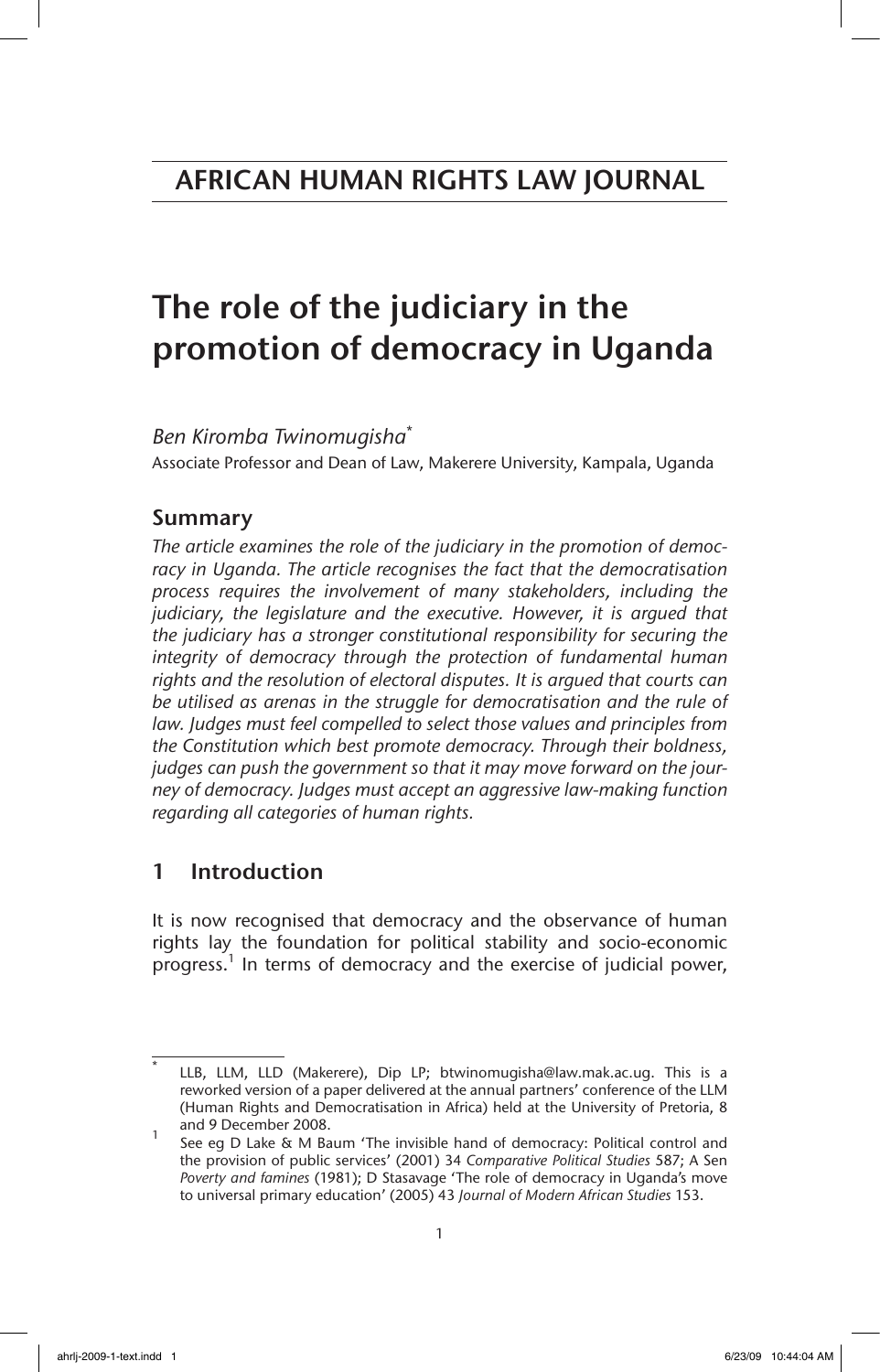Uganda has had a chequered history.<sup>2</sup> During British colonialism (1894-1962), the judiciary did not exercise powers independent of the colonial regime.<sup>3</sup> For most of Uganda's post-colonial history, military or quasi-military regimes have dominated the political space. Although the independence Constitution<sup>4</sup> clearly spelt out the division between the executive, legislative and administrative functions of government, it was replaced by the 1966 interim Constitution and subsequently the 1967 Constitution, which curtailed judicial power. During this period, personal liberty was violated since in a majority of cases, valid detention orders could not be questioned in any court of law.<sup>5</sup>

During the period between 1971 and 1980, Uganda was under direct military rule and witnessed horrendous human rights violations at the hands of President Idi Amin and other state agents. The first Ugandan chief justice was murdered and executive and judicial powers were militarised. President Amin was the supreme law and all legislative, executive and judicial powers vested in him and his military council. No action could be instituted against government for injuries sustained as a consequence of the maintenance of public order and security.

In 1980, multi-party elections were held. The period from 1980 to 1985 witnessed an increased number of human rights violations. Though some judges attempted to uphold the rule of law, their judgments and orders were frequently disobeyed.<sup>6</sup>

In January 1986, following a five year-long protracted bush war, YK Museveni was sworn in as President of Uganda. He promised that his National Resistance Movement (NRM) was not a mere change of the guard but a fundamental change. He promised that the new focus

 $\overline{a}$  This is captured by the Preamble to the Constitution, which recalls Uganda's 'history which has been characterised by political and constitutional instability' and the 'struggles against the forces of tyranny, oppression and exploitation'.

<sup>3</sup> J Oloka-Onyango 'Judicial power and constitutionalism in Uganda: A historical perspective' in M Mamadani & J Oloka-Onyango (eds) *Uganda: Studies in living conditions, popular movements and constitutionalism* (1994)*.*

<sup>4</sup> As Paul observes, independence constitutions in Anglophone Africa 'were like negotiated treaties. They were often more the product of *ad hoc* bargaining in London than the reflection of popular demands and manifestations of indigenous political culture … Once independent, the regime could change the Constitution to suit local needs, and not surprisingly, to tighten its control over the political system.' See JCN Paul 'Some observations on constitutionalism, judicial review and the rule of law in Africa' (2001) 35 *Ohio State Law Journal*.

<sup>5</sup> Eg, in *Re Ibrahim* (1970) EA 162, Jones Ag J stated that 'one cannot look behind a valid detention order, as it must be assumed that a minister ought to be, and is deeply concerned about the liberty of the subject, and only issues a detention order after considering all the information before him. In coming to a conclusion he weighs all the evidence and acts (not merely on the advice of a police officer only). In particular he has the interests of the state in mind and he is assumed to have acted judicially in arriving at the conclusion.'

<sup>6</sup> See eg *F Kityo v Attorney-General* (1983) HCB 56 and *Re: Buregyeya* (1985) HCB 99 where the High Court decided that the detention orders issued against the applicants were defective. For a detailed discussion of most of the cases during the 1960s and 1970s, see Oloka-Onyango (n 3 above).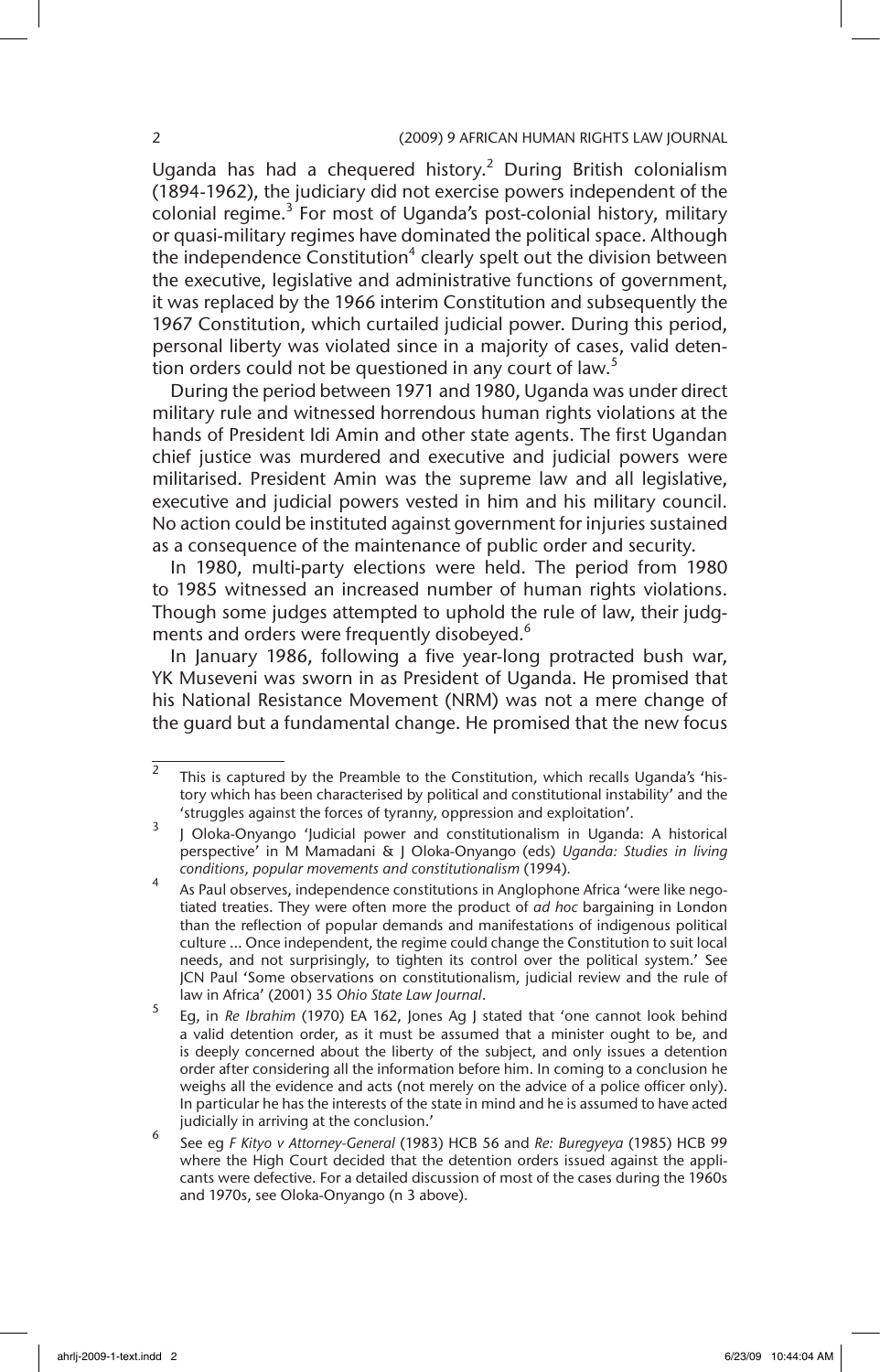would include the restoration of democracy and the rule of law.<sup>7</sup> Compared to the systematic abuses of the past under the NRM government, there has been relative progress in the field of democratisation and the observance of human rights. There is now a functioning judiciary whose independence is guaranteed by the Constitution of the Republic of Uganda, which was promulgated in 1995. There are instances where the judiciary challenged executive, administrative and legislative action. However, from 1986 up to mid-2005, political parties and organisations were banned and, as Barya has observed, this served to stifle political debate and violate the rights of those in the political opposition.<sup>8</sup> Following donor pressure and internal agitation, the NRM government, through a referendum opened up political space to opposing political parties and organisations. Indeed, there has since been competition for power through parliamentary and presidential elections.

Against this background, the article examines the role of the judiciary in the promotion of democracy in Uganda. It recognises that the democratisation process requires the involvement of many stakeholders, including the judiciary, the legislature and the executive. However, it is argued that the judiciary has a stronger constitutional responsibility to secure the integrity of democracy, especially through the protection of fundamental human rights and the resolution of disputes over electoral rules and ensuring that the parties abide by these rules. The courts may be utilised as arenas in the struggle for democratisation and the rule of law.

The article is divided into four sections. The first is this introduction. Secondly, the article revisits the nexus between democracy, human rights and the exercise of judicial power. The third section examines attempts by the courts to promote democracy and human rights, especially after the promulgation of the 1995 Constitution. The fourth section analyses some of the limitations to the exercise of judicial power in Uganda. The final section contains concluding remarks.

# 2 Democracy, human rights and judicial power: Revisiting the nexus

#### 2.1 Democracy and human rights

In spite of the wide use of the concept democracy, there is no widelyaccepted comprehensive and universal definition for it. There are

<sup>7</sup> On the initial policies of the NRM after the bush war, see NRM *The ten point programme* (1990).

<sup>8</sup> JJ Barya 'International support to no-party democracy in Uganda' in J de Zeeuw & K Kumar (eds) *Promoting democracy in post-conflict societies* (2006).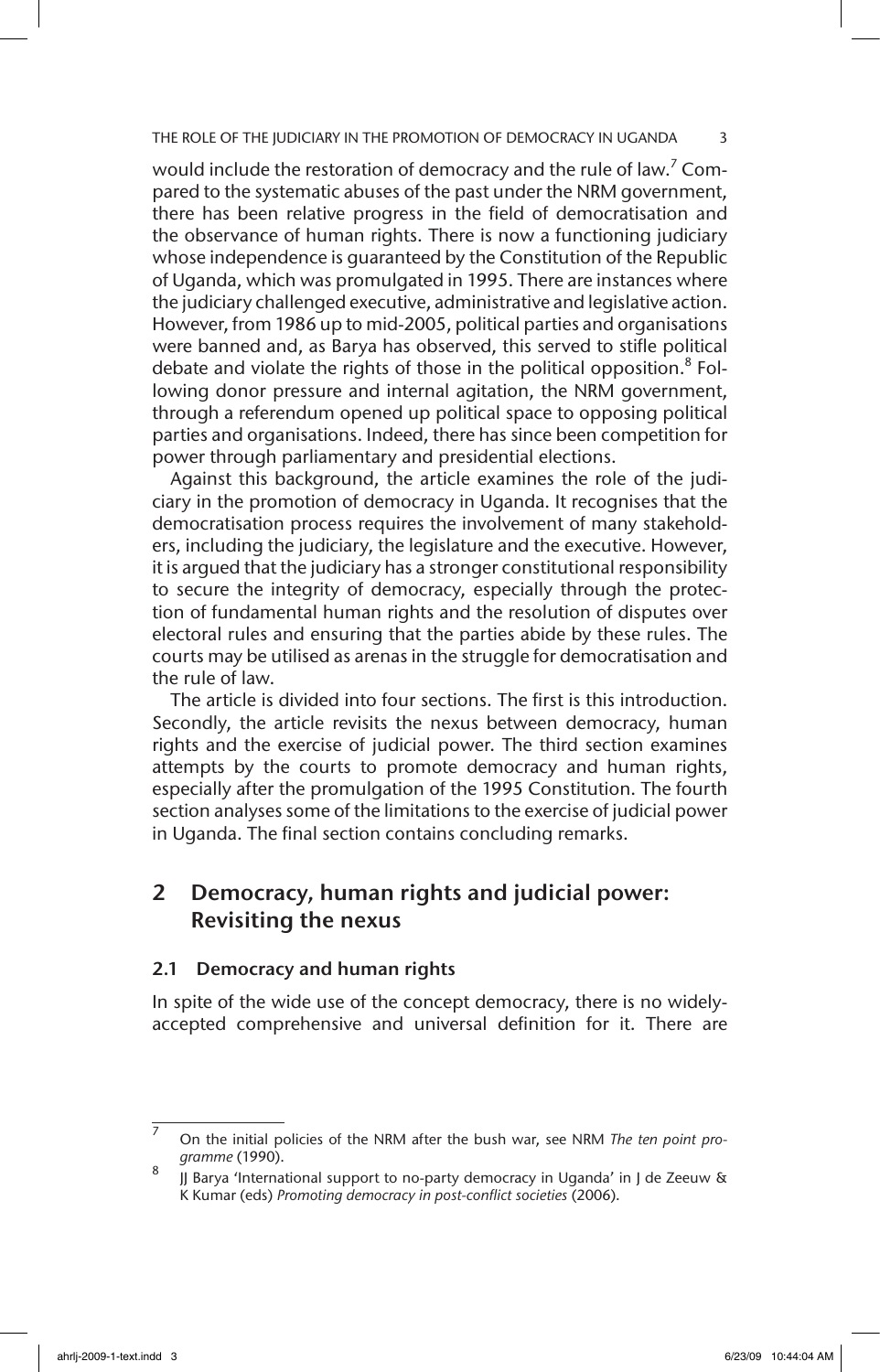various interpretations of democracy.<sup>9</sup> Some commentators consider democracy within the broader social, economic, political, gendered and cultural context.<sup>10</sup> For the purposes of this article, democracy may be taken to mean the form of government in which the supreme power is vested in the people and for the people. Democracy demands that the government should be open, accountable and participatory. The state is administered according to the will of the people who have delegated their sovereign political power to leaders elected by them. The people take part directly or indirectly in the formulation of policies by means of secret, free and fair elections of representatives who remain in office for a specific length of time. The Constitution of Uganda exalts the role of the people in the democratisation process. It provides that all power belongs to the people who shall exercise their sovereignty in accordance with the Constitution.<sup>11</sup> The Constitution further provides that the people shall be governed through their will and consent, which shall be expressed 'through regular, free and fair elections of their representatives or through referenda'.<sup>12</sup>

Elections are therefore an indispensable pre-requisite for democracy.<sup>13</sup> On the importance of elections for democracy, Geist observes as  $follows:$ <sup>14</sup>

An election addresses the issue of periodic reaffirmation of or alteration in the presentation of the public in the institutions of policy making and governance. Elections confer legitimacy on governance by providing a chance for the citizenry to alter the composition of the government. They can also provide channels for citizen input on policy issues directly, through referenda, or in the extreme case to alter the nature of the government itself, through constitutional exercises.

<sup>9</sup> On the discourses on democracy, see eg AH Birch *The concepts and theories of modern democracy* (1993); BO Nwabueze *Democratisation* (1993); S Issacharoff *et al The law of democracy: Legal structures of the political process* (2001); T Sono 'Comments on democracy and its relevance to Africa' (1992) 3 *African Perspectives: Selected Works* 29; D Ronen 'The challenges of democracy in Africa: Some introductory observations' in D Ronen (ed) *Democracy and pluralism in Africa* (1986).

<sup>&</sup>lt;sup>10</sup> See eg U Baxi 'Universal rights and cultural pluralism: Consumerism as a site of state formative practices' (2000) 21 *Cardozo Law Review* 29. On poverty eradication as a democracy issue, see B Twinomugisha 'A critique of Uganda's poverty eradication action plan' in K Matlosa *et al The state, democracy and poverty eradication in Africa* (2008) 298.

<sup>&</sup>lt;sup>11</sup> Art 1(1) of the Constitution. See also the Preamble to the Constitution.

Arts  $1(2)$  & (4) of the Constitution.

 $13$  The first post-independence elections were held in 1980 after the fall of Idi Amin. In the period 1993 to 1994, the Constituency Assembly elections were held to elect delegates to debate the Report of the Constitutional Commission and promulgate the Constitution. In 1996 presidential and parliamentary elections were held. These were followed by the 1997-1998 local council elections and the 2000 referendum on political systems. In 2001 and 2006, presidential and parliamentary elections were conducted. The 2006 elections were held under a multi-party dispensation.

<sup>14</sup> G Judith 'Political significance of the Constituency Assembly elections' in HB Hansen & M Twaddle (eds) *From chaos to order: The politics of constitution making in Uganda* (1994).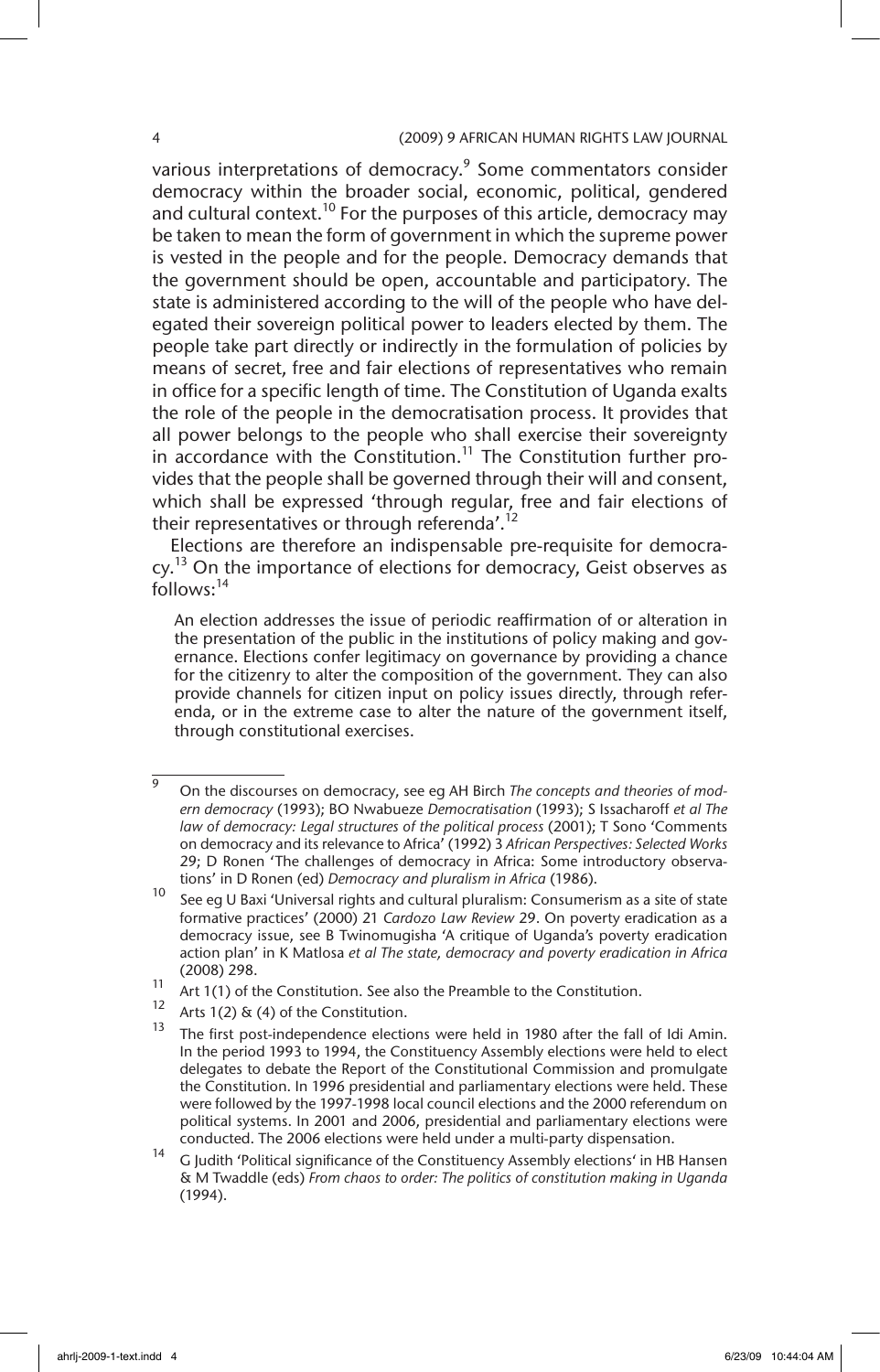In determining whether an election is free and fair, it is crucial to look at the entire electoral process, not the polling exercise on polling day alone. The electoral process commences with the enacting of the relevant laws and ends with the declaration of the results. Government employees and officials involved in the electoral process must be competent, honest, open, transparent and impartial in the implementation of the electoral laws and the conduct of the electoral process. The Chairperson and other commissioners of the Electoral Commission must be non-partisan and competent to deal with the situation.<sup>15</sup> The entire election process must be free of bribery, violence, coercion or anything intended to subvert the will of the people. Fairness and transparency must be adhered to in all stages of the electoral process. Elections should be conducted regularly in a free and fair manner.

It should be noted that democracy is not merely the right to vote and seize power. It also entails respecting, promoting and protecting fundamental human rights and freedoms. The nexus between democracy and human rights has been emphasised at various fora. For example, the United Nations High Commissioner for Human Rights (UNHCHR) recognises that 'democracy, development and respect for all human rights and fundamental freedoms are interdependent and mutually reinforcing',<sup>16</sup> and that 'democracy fosters the full realisation of all human rights and *vice versa*'.17 The UNHCHR also stresses that democracy includes 'the rule of law, including legal protection of citizens' rights, interests and personal security, and fairness in the administration of justice and the independence of the judiciary'.<sup>18</sup> The UNHCHR also calls upon states<sup>19</sup>

to consolidate democracy through the promotion of pluralism, the protection of human rights and fundamental freedoms, maximising the

<sup>&</sup>lt;sup>15</sup> Presently, the President with the approval of parliament appoints the Chairperson and members of the Electoral Commission (art 60(1) of the Constitution). Given that the ruling party has a majority in parliament, all the nominees by the President are usually approved. The Constitution accords the Commission independence, which shall 'in the performance of its functions, not be subject to the direction or control of any person or authority' (art 62 of the Constitution). However, because of the partisan nature of the Commission as exhibited in past elections, there have been calls for the amendment of the Constitution to ensure that the Chairperson is a retired judge with members appointed in consultation with the major and credible political parties in the country.

<sup>&</sup>lt;sup>16</sup> UNHCR 'Promotion of the right to democracy' Commission on Human Rights Resolution 1999/57 http://www.unhchr.ch/Huridocda/Huridoca.nsf/(Symbol)/E. CN.4.RES.1999.57.En?Opend (accessed 13 February 2009).

 $\frac{17}{18}$  n 16 above, para 1.

 $\frac{18}{19}$  n 16 above, para 2(c).

<sup>19</sup> UNHCHR 'Promoting and consolidating democracy' Commission on Human Rights Resolution 2000/47 http://www.unhchr.ch/Huridocda/Huridoca.nsf/(Symbol)/E. CN.4.RES.2000.47.En?Opend (accessed 13 February 2009). This has been stated by the United Nations General Assembly in 'Promoting and consolidating democracy' A/ RES/55/96 http://www.unhchr.ch/huridocda/huridoca.nsf/ (Symbol)/A.RES.55.96. En/Opendocument (accessed 13 February 2009).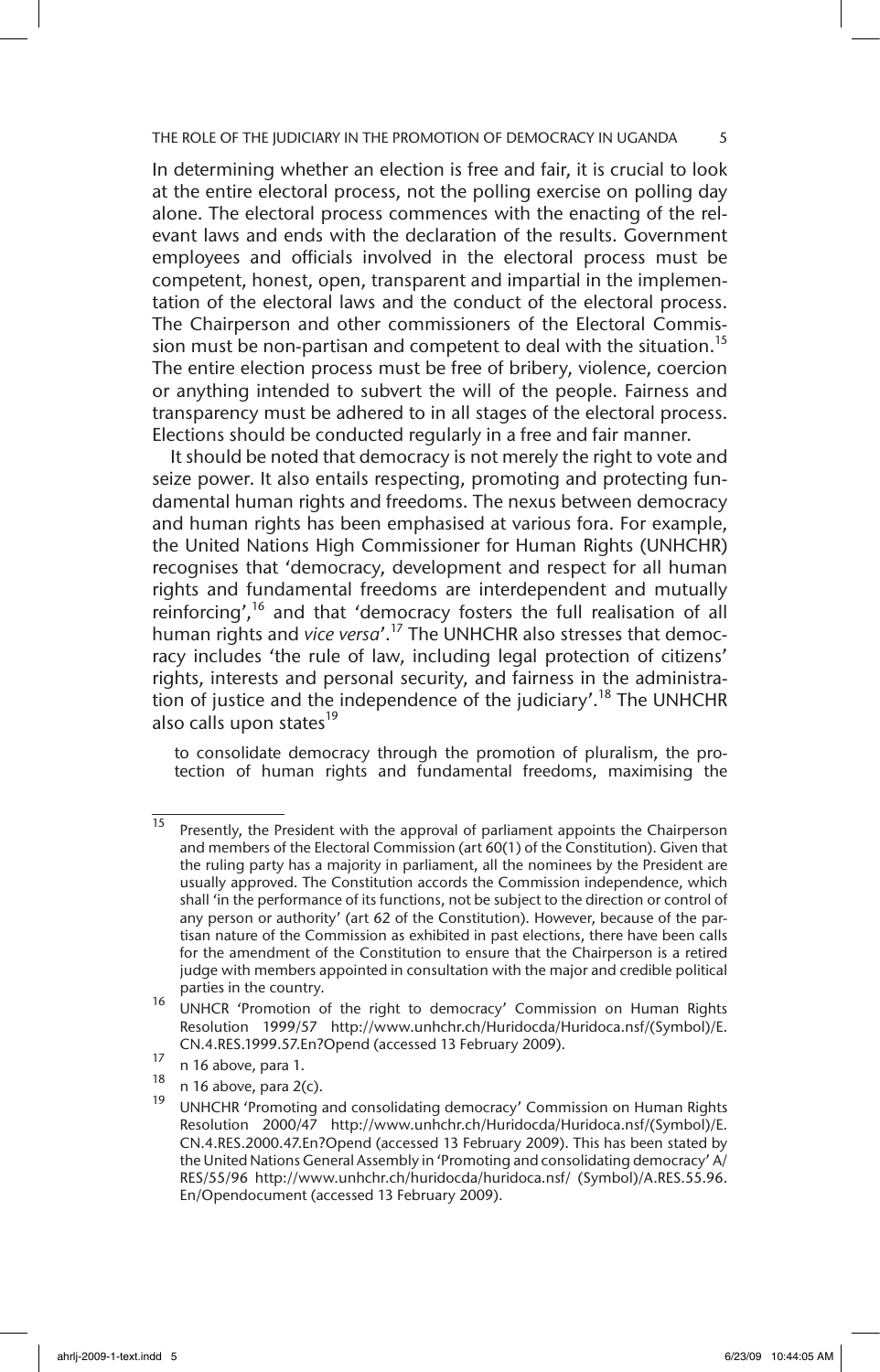participation of individuals in decision making and the development of competent and public institutions, including an independent judiciary, effective and accountable legislature and public service and an electoral system that ensures periodic, free and fair elections.

Among the fundamental human rights and freedoms relevant for the promotion and consolidation of democracy, the UNHCHR emphasises 'freedom of thought, religion, belief, peaceful assembly and association, as well as freedom of expression, freedom of opinion, and free, independent and pluralistic media'.<sup>20</sup> The New Partnership for Africa's Development (NEPAD)<sup>21</sup> also reaffirms Africa's commitment to the promotion of democracy and its core values, which include the enforcement of the rule of law, individual and collective freedoms, the inalienable right of individuals to participate by means of free, credible and democratic political processes in periodically electing their leaders for a fixed term of office, and 'adherence to the separation of powers, including the protection of the independence of the judiciary'.<sup>22</sup> The Heads of State and Government noted that one of the tests by which the quality of democracy is judged is the respect and protection of human rights, especially for the vulnerable and disadvantaged such as women and children.<sup>23</sup> The principles of the African Union (AU) also include respect for democratic principles, human rights, the rule of law and good governance. $^{24}$ 

#### 2.2 Judicial power

A democratic society should have a system of accountability where holders of public office, such as legislators, electoral officials and political leaders, are accountable and answerable to the public for their decisions and actions. Public officials must be kept in check to guard against bad governance and this calls for the separation of powers between the executive, legislature and judiciary. In a constitutional democracy, the doctrine of separation of powers permits dialogue between the three branches of government — the legislature, judiciary and executive — in order to achieve the goals set by the authors of the Constitution.<sup>25</sup> The judiciary has the power to determine whether the legislature and the

 $^{20}$  n 19 above, para 1(b). See also Commission Resolutions 2001/41, 2002/46 & 2003/36.

 $21$  NEPAD 'Declaration on Democracy, Political, Economic and Corporate Governance' AHG/235 (XXXVIII) Annex I, para 7.

 $\frac{22}{23}$  As above.

<sup>23</sup> n 21 above, para 10. For an elaborate discussion of NEPAD's goals of democracy and good governance, see AMB Mangu 'Assessing the effectiveness of the African Peer Review Mechanism and its impact on the promotion of democracy and good governance' (2007) 7 *African Human Rights Law Journal* 355 361.

<sup>&</sup>lt;sup>24</sup> Art 4(m) of the AU Constitutive Act.

<sup>25</sup> N Barber 'Prelude to the separation of powers (2001) 60 *Cambridge Law Journal* 59 71; P Kurland 'The rise and fall of the doctrine of separation of powers' (1986) 85 *Michigan Law Review* 592 603.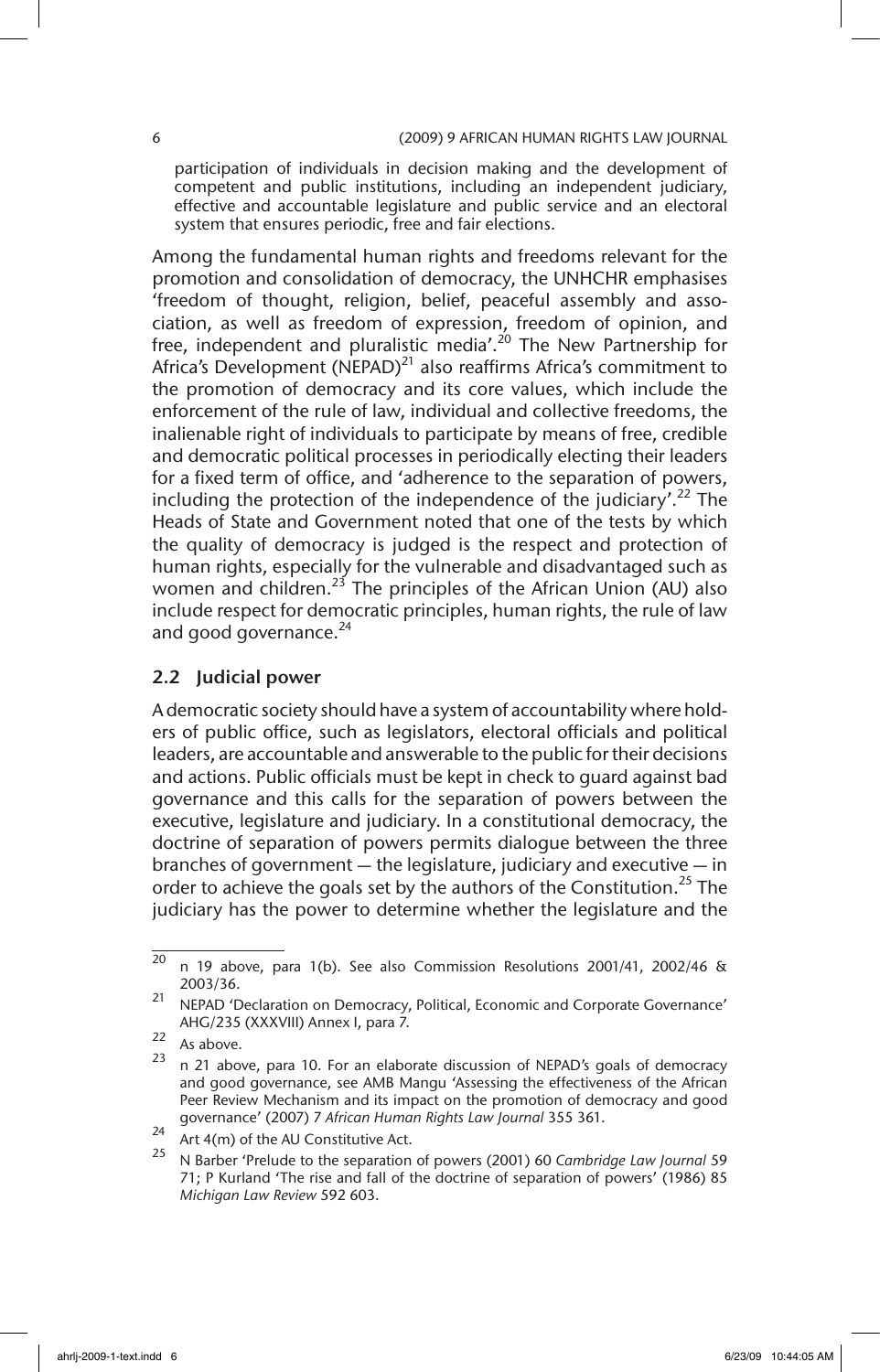executive are performing their duties in accordance with the Constitution. Judicial power is the authority given to the courts to declare and interpret the law.<sup>26</sup> Judicial power acts as a deterrent to the abuse of people's democratic rights. The judiciary must use its power to sanction excesses committed by the legislature and the executive so as to promote 'a just, free and democratic society'.<sup>27</sup>

The judiciary can and should play a fundamental role in the promotion of democracy.<sup>28</sup> Judges, especially of the higher courts, occupy a special position in a democratic society. The Constitution provides that judicial power is derived from the people and shall be exercised 'in the name of the people and in conformity with the law and with the values, norms and aspirations of the people'.<sup>29</sup> The Constitution establishes courts as the bastion in the defence of the people against oppressive and unjust laws and practices. The courts must protect fundamental human rights and freedoms which, as pointed out above, are a cornerstone of democracy. The Constitution permits any person who claims that his or her human right or freedom has been infringed or is threatened, to apply to a competent court for redress.<sup>30</sup> The courts must view their role in terms of securing a better society for all people, even if this means overstepping the traditional dividing line between the political branches of government and the judiciary. The courts must keep the government faithful to the goals of democracy.<sup>31</sup> As Maina observes, the independence of the judiciary calls for innovation on the part of the judges, who 'should not wait for each and everything to be delivered to them in the form of laws and by-laws. They require imagination in the process of dispensing justice.<sup>32</sup> Judges should therefore be able to embrace the concept of judicial activism by moving away from the practice of defining their role narrowly and technically. Judges should interpret the Constitution and other relevant laws so as to promote democracy and human rights.

The independence of the judiciary is paramount in the promotion and sustenance of democracy and is guaranteed by the Constitution. The Constitution created an independent and impartial judiciary with the mandate to interpret, protect and enforce the Constitution. According to the Constitution, the courts shall, in the exercise of judicial power,

<sup>26</sup> JR Nolan *et al* (eds) *Black's law dictionary* (1990) 849.

<sup>&</sup>lt;sup>27</sup> Objective I of the Constitution.

<sup>28</sup> A Barak *The judge in a democracy* (1989); J Dugard 'Judging the judges: Towards an appropriate role of the judiciary in South Africa's transformation' (2007) *Leiden Journal of International Law* 20.

<sup>&</sup>lt;sup>29</sup> Art 126(1) of the Constitution.

 $30$  Art 50 of the Constitution.

On the importance of the judiciary, especially the Supreme Court as the guardian of the Constitution and the promoter of good governance and democracy in Nigeria, see eg the judgment of Mustapher JSC in *AG Abia v AG Federation* (2006) 16 NWLR (Pt 1005) 265 454 (Supreme Court).

<sup>32</sup> CM Peter *Human rights in Tanzania: Selected cases and materials* (1997) 484.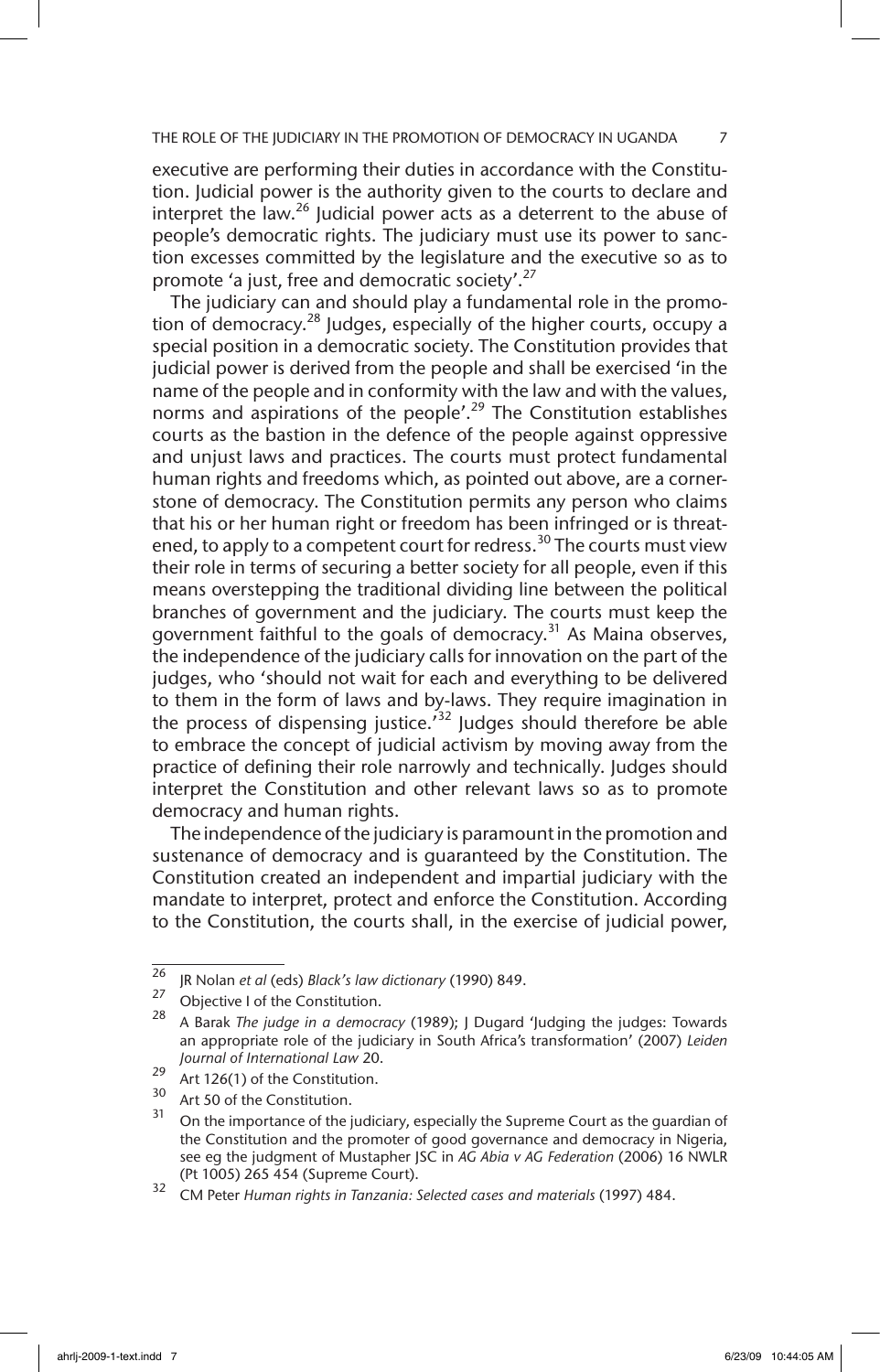'be independent and shall not be subjected to the control or direction of any person or authority'.<sup>33</sup> The Constitution further provides that 'no person or authority shall interfere with the courts or judicial officers in the exercise of their judicial functions<sup>34</sup> and all organs and agencies of the state shall accord to the courts necessary assistance to enable them discharge their functions.<sup>35</sup> The primary objective of quaranteeing the independence of the judiciary is to ensure the effective maintenance of law and constitutional order so that there is no necessity or justification for a resort to extra-judicial means in the resolution of political disputes.<sup>36</sup>

# 3 Promoting democracy and human rights through judicial review

In this article, judicial review refers to the power of a court to review a law or an official act of a government official in order to determine whether such law or act conforms to the Constitution or the basic principles of natural justice. The judiciary has powers of judicial review of executive and legislative acts to ensure that they comply with the Constitution. Through judicial review, the judiciary discharges its function of protecting and enforcing the Constitution. The process of judicial review also provides checks on the executive and the legislature when litigants bring cases to court. In a constitutional democracy such as Uganda, courts are the final protectors and arbiters of constitutional interpretation. Courts are given powers to interpret and enforce the Constitution. Through judicial review, the courts determine the validity of executive and legislative action to ensure that these arms of government operate within the bounds established by the Constitution. The power of judicial review not only fits into a democratic society but also helps protect democracy and human rights.

The Constitution has entrusted the judiciary with the task of construing the provisions of the Constitution in order to promote a 'just, free and democratic society'.<sup>37</sup> Thus, where a litigant challenges a law on the basis that it has been passed without authority or unconstitutionally or is in conflict with a relevant constitutional provision, the courts have a duty to determine whether the law passed is valid or not. Through judicial review, the judiciary is able to adjudicate the dispute in question and provide the applicable remedies to the victims.

 $\frac{33}{33}$  Art 128(1) of the Constitution.

 $35$  Art 128(2) of the Constitution.

Art 128(3) of the Constitution.

<sup>&</sup>lt;sup>36</sup> PT Mukubwa 'Ruling from the grave: Challenging antiquated constitutional doctrines and values in Commonwealth Africa' in J Oloka-Onyango (ed) *Constitutionalism in Africa* (2001) 288.

 $37$  n 27 above.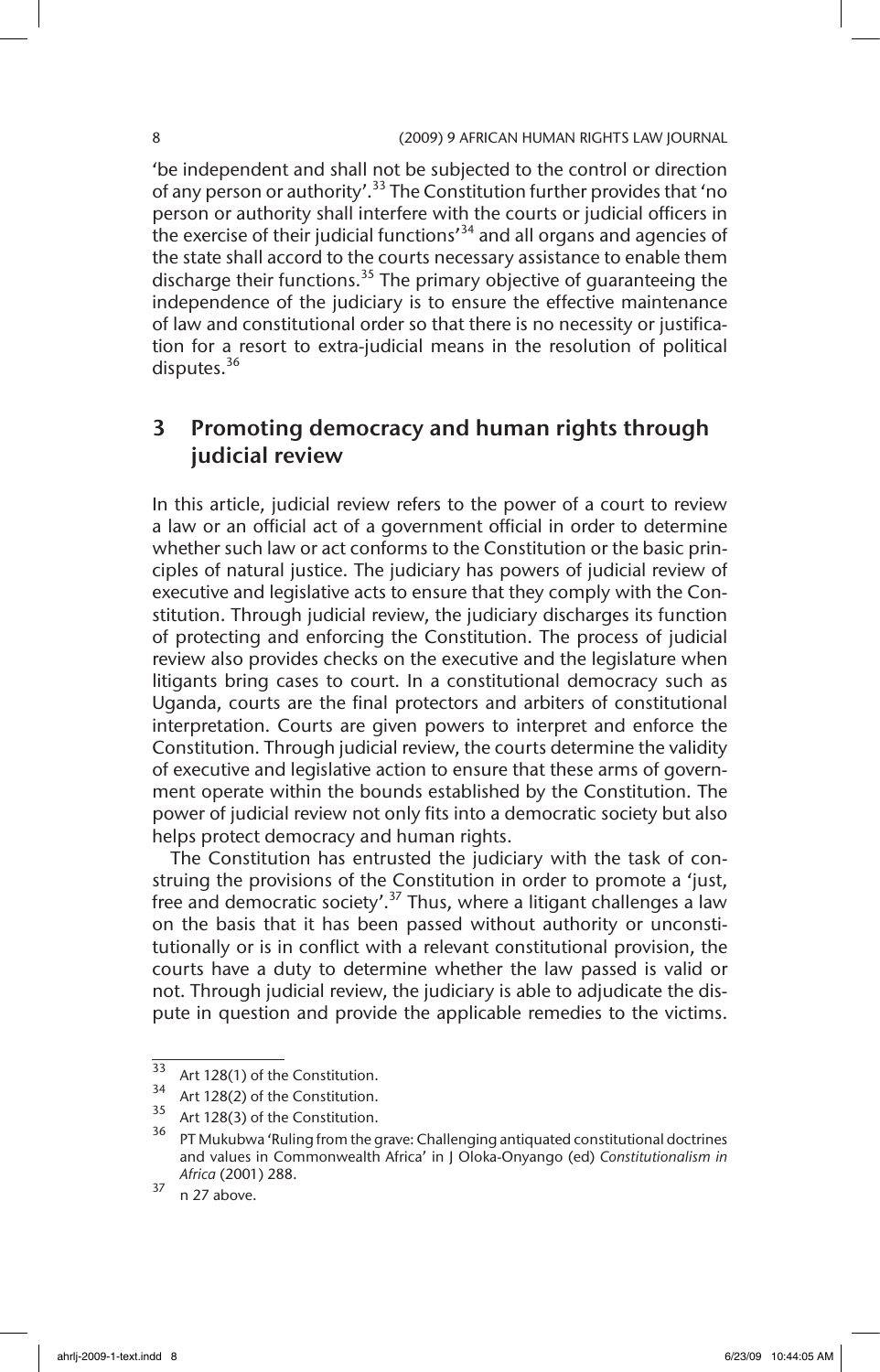According to the Constitution, any question as to the interpretation of the Constitution shall be determined by the Court of Appeal sitting as the Constitutional Court.<sup>38</sup> Thus, a person who alleges that 'an Act of parliament or any other law or anything in or done under the authority of any law' or any act or omission by any person or authority is inconsistent with or in contravention of a provision of the Constitution, may petition the Constitutional Court to that effect.<sup>39</sup> In the next section, I consider major post-1995 decisions that concern the promotion of democracy and human rights in Uganda.

#### 3.1 Upholding freedom of assembly and association: The case of *Ssemogerere and Others v The Attorney-General*<sup>40</sup>

From 1986 to 2000, Uganda was under a movement-based system of governance — a single or one-party state of sorts. The argument, espoused by President Museveni, against political parties was that they are divisive and are not suitable for underdeveloped countries like Uganda. Although the 1995 Constitution recognised these parties, they existed only in name. The political parties were prohibited from opening and operating branch offices; holding delegates conferences or public rallies; sponsoring or offering a platform to or in any way campaigning for or against a candidate for any public elections; and carrying out any activities that may interfere with the political system in force.

In a bid to further stifle the operations of political parties in the country, parliament passed the Political Parties and Organisations Act, which provided *inter alia* that no party or organisation could open branches below the national level. Political parties and organisations were barred from holding public meetings except for national conferences, executive committee meetings and seminars at the national level. $41$ <sup>1</sup> The Act provided that a political party or organisation should not hold more than one national conference in a year.<sup>42</sup> While presenting the Bill to parliament, the Minister of Justice and Constitutional Affairs stated that the Bill was ostensibly aimed at bringing back full multi-party activities, but added that 'the movement system of government which the people of Uganda chose to govern them for the next five years should operate without hindrance from organisations subscribing to other political systems'.<sup>43</sup> During the debate, proponents of political pluralism vehemently opposed the Bill, arguing that it was a

 $38$  Art 137(1) of the Constitution.

<sup>&</sup>lt;sup>39</sup> Arts 137(3)(a) & (b) of the Constitution.

<sup>&</sup>lt;sup>40</sup> Constitutional Petition 5 of 2002.

 $^{41}$  Secs 18(1)(a)-(d).

 $^{42}$  Sec 18(2).

Parliament of Uganda: Parliamentary Debates (Hansard) Official Report, 1st session, second meeting; Issue 6; 3 April 2002 to 16 May 2002 2045-6.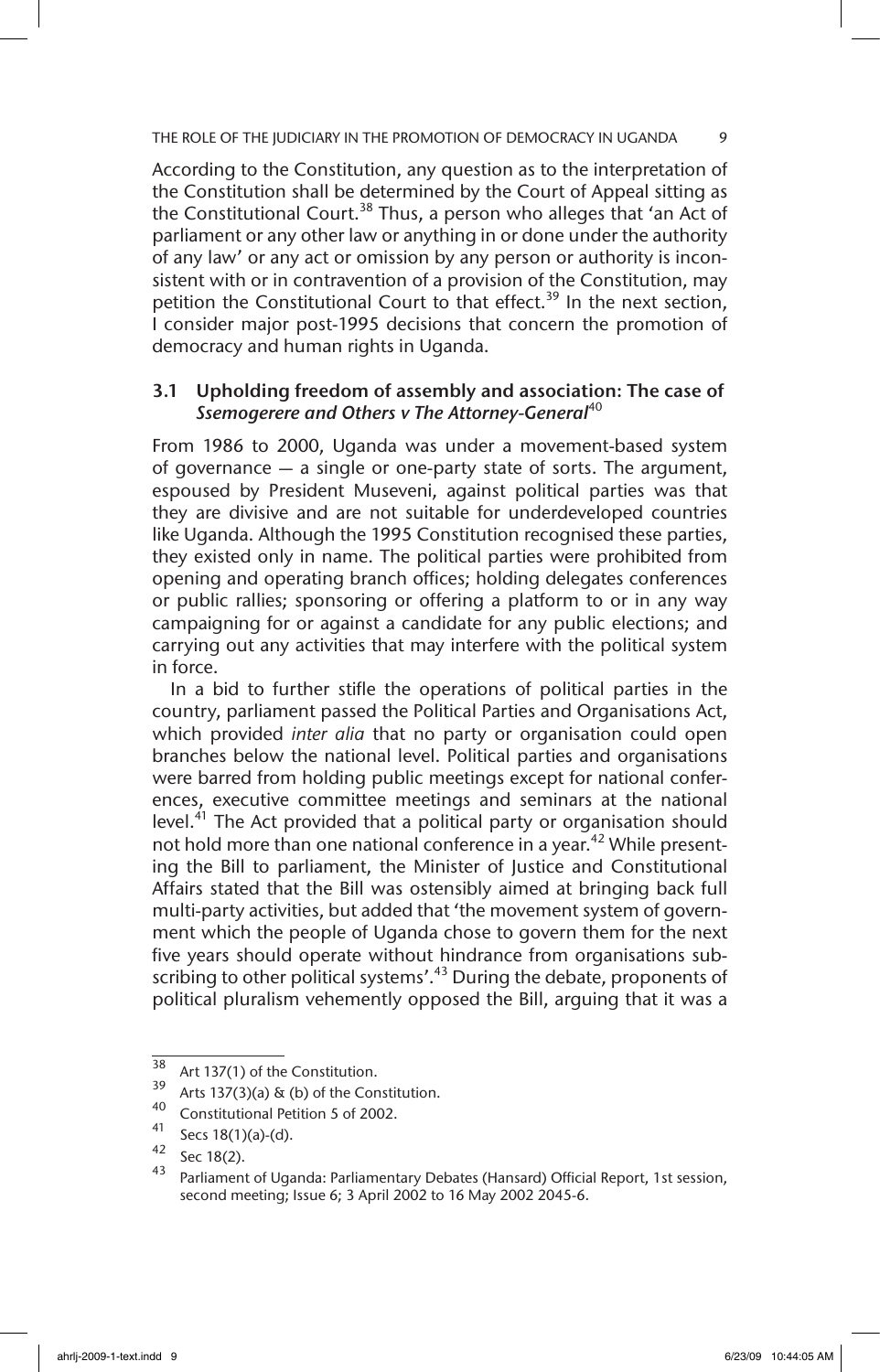denial of their freedoms to assemble and associate since it would deny them a national outlook and affect their ability to mobilise and recruit members.<sup>44</sup> They contended that this was tantamount to a complete ban on political parties, and promised court action.<sup>45</sup>

Indeed, they lived up to their promise, and in *Paul K Ssemogerere and 5 Others v Attorney-General*, 46 they (the political party leaders) challenged the constitutionality of sections 18 and 19 of the Political Parties and Organisations Act on the grounds that they impinge on their political rights and freedoms. The agreed issues were (1) whether or not sections 18 and 19 of the Act imposed unjustifiable restrictions or limitations on activities of political parties and organisations; (2) whether or not the sections rendered political parties and organisations non-functional and inoperative; (3) whether the sections were inconsistent with article 75 of the Constitution, which prohibits the establishment of a one-party state; and (4) whether or not the sections are inconsistent with articles 2, 20, 29, 43, 71 and 73(2) of the Constitution.

The Constitutional Court unanimously declared the sections unconstitutional and therefore null and void. The Court held that the sections in question imposed unjustifiable restrictions or limitations on the activities of political parties and organisations contrary to article 73(2) of the Constitution. In his judgment, Mpagi-Bahigeine JA pointed out that the limitations on fundamental rights and freedoms under article 43 of the Constitution

… shall not exceed what is acceptable and demonstrably justifiable in a free and democratic society or what is provided in the Constitution. What is reasonably justifiable in a free and democratic society is not a concrete or precise concept but the test is objective. Courts have to take into account what obtains elsewhere in societies regarded as democratic. A democratic society is where people have a say in the governance of their affairs and there is observance of fundamental human rights and freedoms.

The Court agreed with the petitioners that sections 18 and 19 rendered the parties and organisations non-functional and inoperative and in effect established a one-party state in favour of the movement-based organisation. The Court was emphatic that fundamental rights and freedoms may not be subject to a vote and they do not depend on an outcome of any election. The Court observed as follows:

The freedoms to assemble and associate in as far as this petition is concerned do not only concern the right to form a political party but also guarantee the right of such a party once formed to carry on its political activities freely. Such an association is a highly effective means of communication. It stimulates public discussion and debate of the issues concerning the country, often offering constructive criticism of government programmes

 $\frac{44}{45}$  As above.

 $45$  As above.

As above.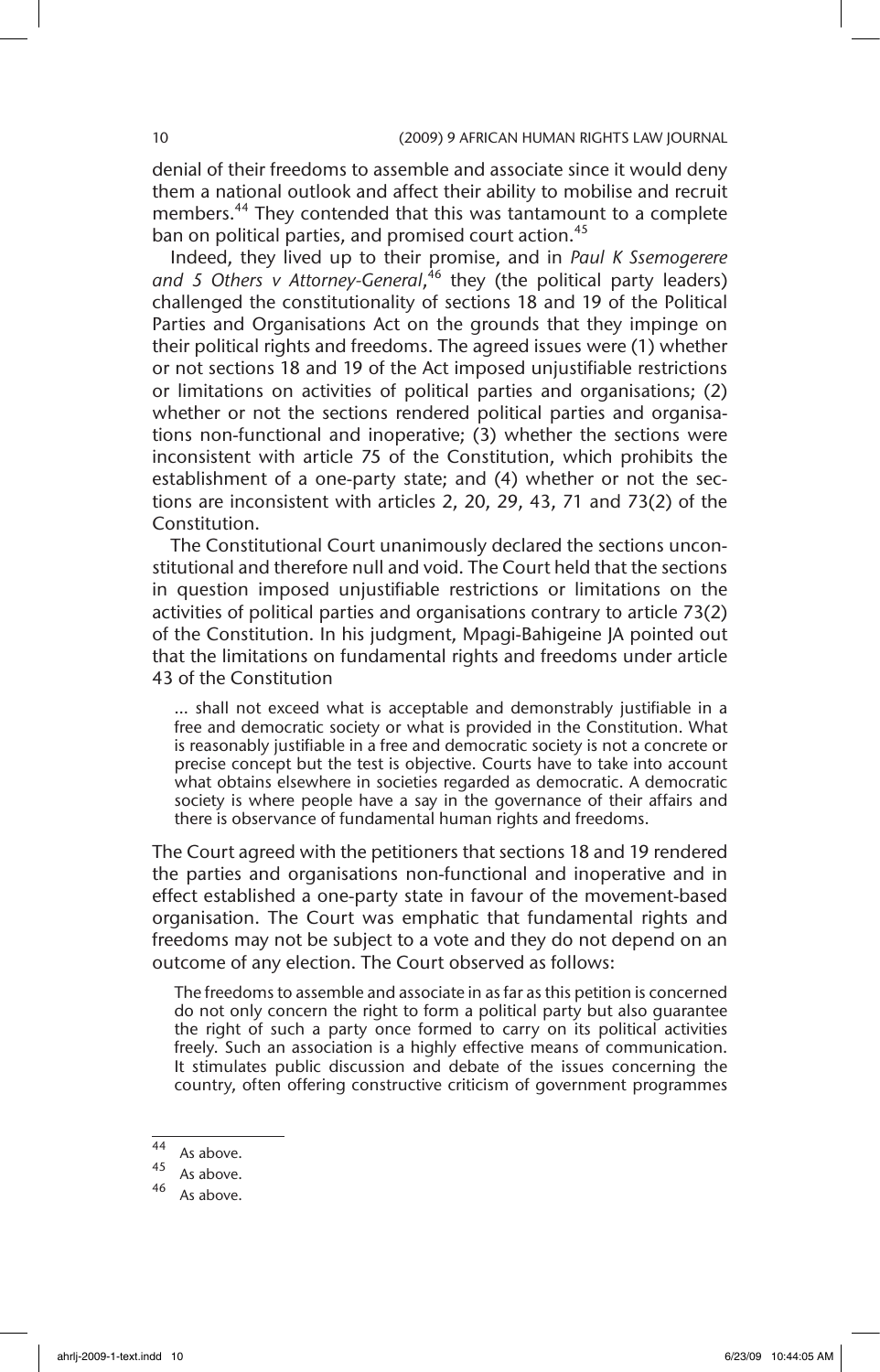and alternative views. The right to freedom of association lies at the very foundation of a democratic society and is one of the basic or core conditions for its progress and development.

Uganda's transition from a movement-based system to a multi-party arrangement evolved slowly.<sup>47</sup> The case discussed above illustrates the point that, through review of legislative and executive action, courts can play an important role in shaping the political developments in a country. The courts may be a feasible arena for the political opposition to challenge unconstitutional measures taken by the ruling regime to restrain their activities. The case has had an impact on the operation of political parties in the country in that, under the multi-party dispensation, the parties may now hold delegates' conferences and political rallies and carry out grassroots recruitment and mobilisation.

#### 3.2 Promoting freedom of expression and access to information: The case of *Charles Onyango Obbo and Another v The Attorney-General*<sup>48</sup>

The Constitution guarantees every person the right to 'freedom of speech and expression which shall include freedom of the press and other media'.<sup>49</sup> The media draws the public attention to areas where they should demand accountability. It helps to bring to the attention of the public excesses of mismanagement. The media constitutes a vital political space and freedom of expression is crucial in the fight for democracy.<sup>50</sup> In addition to informing, entertaining and educating, the media plays a fundamental role as watchdog over government. In any case, freedom of expression is one of the core essentials of a functional democracy. As the court observed in the Nigerian case of *State v Ivory Trumpet Publishing*: 51

Freedom of speech is, no doubt, the very foundation of every democratic society, for without free discussion, particularly on political issues, no public education or enlightenment, so essential for the proper functioning and execution of the processes of responsible government, is possible.

Freedom of the media entails freedom to seek, receive and impart information and ideas. The Constitution also guarantees citizens of Uganda

 $\frac{47}{4}$  On 28 July 2005, Uganda held a referendum to decide whether the country should remain under the movement system or should move to a multi-party system of government. Though the voter turnout was low, 90% voted in favour of a return to multi-party politics.

<sup>48</sup> Constitutional Appeal 2 of 2002. The Constitutional Court had dismissed the case on technicalities.

<sup>&</sup>lt;sup>49</sup> Art 29(1)(a) of the Constitution.

On the nexus between democracy and media freedom, see B Twinomugisha 'Is there media freedom in Uganda?' (1998) *East African Journal of Peace and Human Rights* 1.

 $\frac{51}{52}$  (1984) 5 NCLR 736.

<sup>52</sup> n 51 above, 747.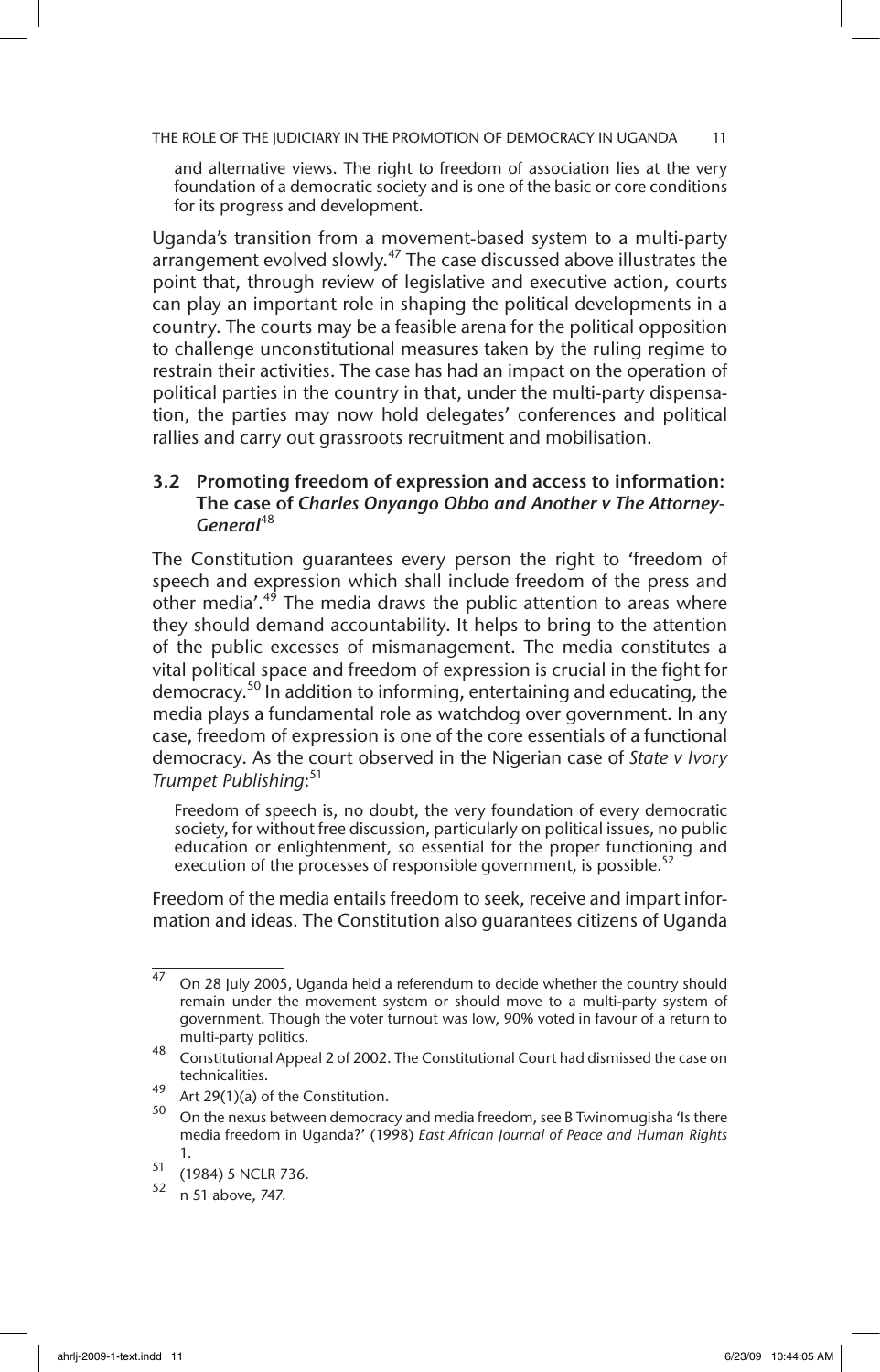the right of access to information in the possession of the state 'except where the release of the information is likely to prejudice the security or sovereignty of the state or interfere with the right to the privacy of any other person'.<sup>53</sup>

Access to information promotes accountability in the political and other spheres and enhances the realisation of other human rights. However, there have been violations of freedom of expression and access to information generally, and media rights in particular. Some media houses have been closed for allegedly reporting negatively against the government and criminal cases have been brought by the state against journalists. Consequently, as guardians of human rights and freedoms in a democratic society, the courts have been called upon to review laws that impinge on media freedoms. For example, in *Charles Onyango Obbo and Another v The Attorney-General*, 54 the appellants (practising journalists) were charged before the magistrate's court with the publication of false news contrary to section 50 of the Penal Code. The story in *The Monitor* newspaper quoted the *Indian Ocean Newspaper* that the late President Laurent Kabila had paid Uganda in gold. The magistrate's court acquitted them of the charges. However, they petitioned the Constitutional Court for a declaration that section 50 of the Penal Code was unconstitutional and that it was erroneous to prosecute them.

The Constitutional Court unanimously declared that the Director of Public Prosecution's action in prosecuting the appellants was not inconsistent with the Constitution. By a majority of four to one, the Court declared that section 50 is not inconsistent with the Constitution. There was one issue on appeal: whether section 50 of the Penal Code contravened article 29 of the Constitution, which guarantees protection of freedom of expression, which includes freedom of the press. The appellants argued that the majority justices of the Constitutional Court erred in finding that section 50 is not demonstrably justifiable in a free and democratic society within the meaning of article 43 of the Constitution. In his judgment, Mulenga JSC stressed that the right to freedom of expression 'is not confined to categories, such as correct opinions, sound ideas or truthful information', $55$  and that 'everyone is free to express his or her views [even if these views] are opposed or objected to by society or any part thereof, as "false" or "wrong"'.<sup>56</sup> The judge stressed the view that a democratic society chooses to tolerate

<sup>53</sup> Art 41 of the Constitution. See also *Paul K Ssemogerere & 2 Others v Attorney-General,* Constitutional Appeal 1 of 2002, where sec 121 of the Evidence Act that gave the state unfettered discretion whether to release official information on grounds of national security was declared unconstitutional since it contravened art 41 of the Constitution.

 $\frac{54}{55}$  As above.

 $\frac{55}{56}$  n 48 above, 21.

As above.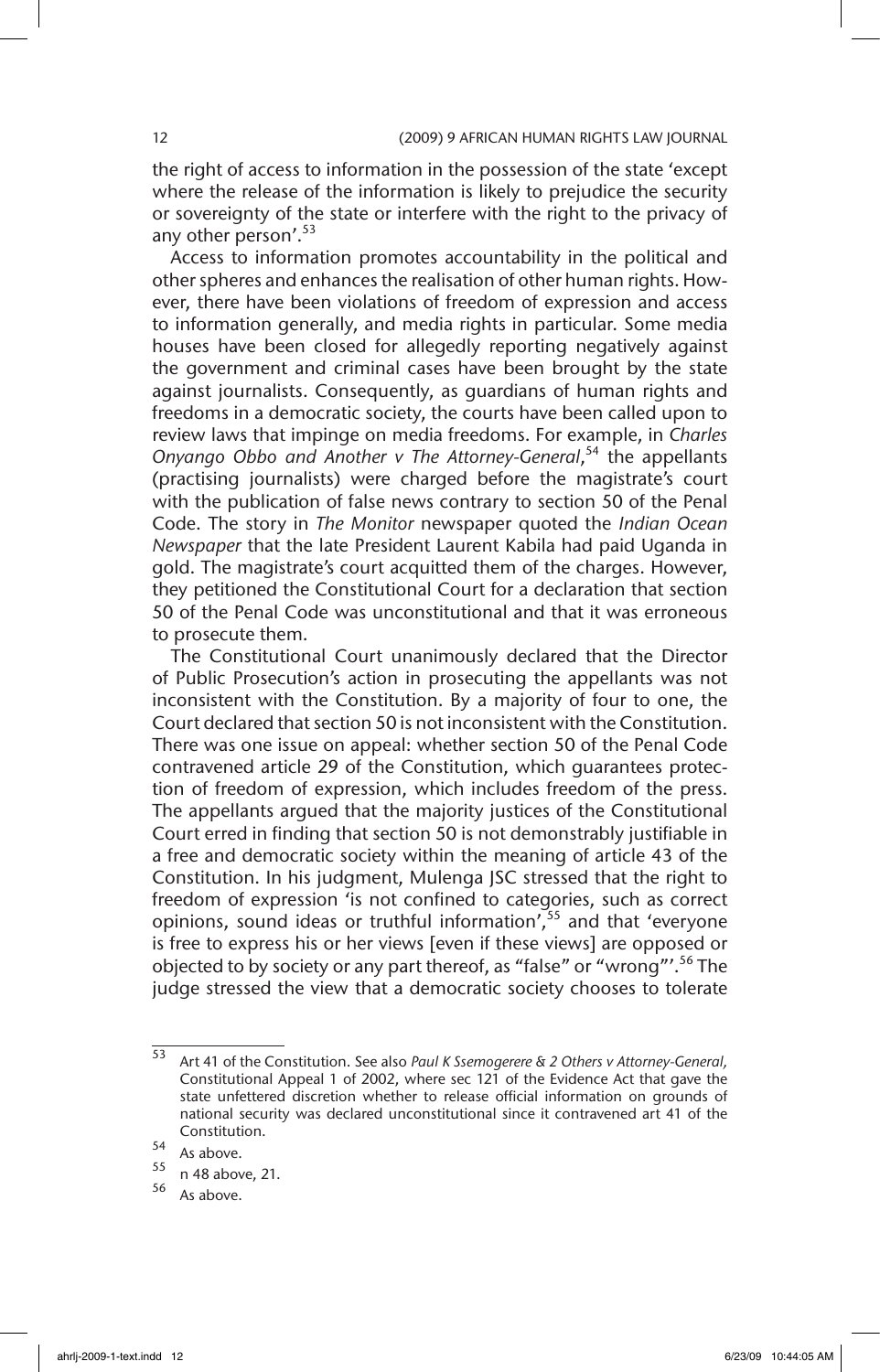the exercise of the freedom even in respect of the so-called alarming statements. On the role of freedom of expression in a democracy, the judge cited the case of *Edmonton Journal v Alberta* (AG),<sup>57</sup> where the court stated as follows:<sup>58</sup>

It is difficult to imagine a guaranteed right more important to a democratic society than freedom of expression. Indeed a democracy cannot exist without that freedom to express new ideas and to put forward opinions about the functioning of public institutions. The concept of free and inhibited speech permeates all truly democratic societies and institutions. The vital importance of the concept cannot be over-emphasised.

The Supreme Court held that section 50 was unconstitutional since it infringed upon the freedoms of expression and access to information. In my view, by decriminalising the publication of false news, the Supreme Court established a higher threshold for limiting media freedom, which is critical in the democratisation process.

#### 3.3 Promotion of electoral democracy

#### 3.3.1 The 2001 presidential election

The elections were held under an individual/personal merit arrangement and the real contest was between the incumbent President Museveni and a retired colonel, Kiiza Besigye, who was his personal doctor in the five-year bush war that brought Museveni to power. These elections were arguably controversial. Intimidation, the harassment of candidates' agents, voters and supporters, abusive language, hooliganism, destruction of property, and the involvement of military and high-ranking government officials in the electoral process characterised the campaign.<sup>59</sup> However, the Electoral Commission (Commission), which is constitutionally empowered to organise, conduct and supervise elections, $60$  declared candidate Museveni the winner of the presidential elections. The loser challenged the results in the Supreme Court pursuant to the Electoral Commission Act<sup>61</sup> and the Presidential Elections Act.<sup>62</sup>

It should be noted that, according to the Presidential Elections Act, any aggrieved candidate may petition the Supreme Court for an order

<sup>57</sup> (1989) 2 SCR 1326. He also cited *Lingen's* case 12/1984/84/131, where the European Court of Human Rights observed that 'freedom of expression ... constitutes one of the essential foundations of a democratic society and one of the basic conditions of its progress and for each individual's self-fulfilment'.

 $58$  As above.

<sup>59</sup> Uganda Electoral Commission *Report on the Presidential Election* (2001); S Makara *et al Voting for democracy in Uganda: Issues in recent elections* (2003).

 $60$  On the functions of the Electoral Commission, see arts  $61(1)(a)$ -(f) of the Constitution.

<sup>61</sup> Cap 140 Laws of Uganda.

Cap 142 Laws of Uganda.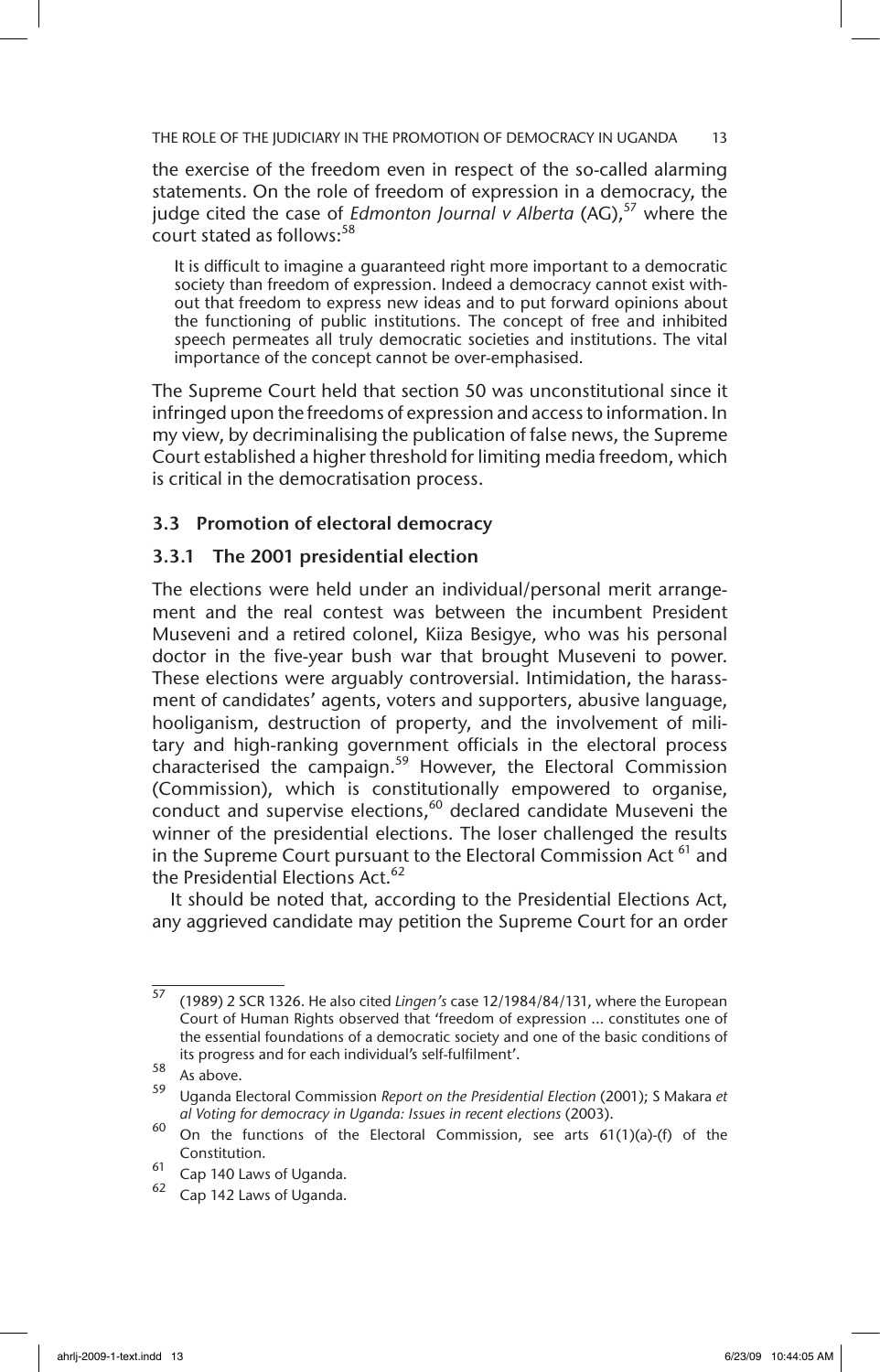that a candidate declared elected as President was not validly elected.<sup>63</sup> The petition should be lodged in the Supreme Court registry within ten days after the declaration of the election results.<sup>64</sup> The Supreme Court 'shall inquire into and determine the petition expeditiously and shall declare its findings not later than 30 days from the date the petition is filed'.<sup>65</sup> The Supreme Court may, after inquiries, dismiss the petition; declare which candidate was validly elected or annul the election.<sup>66</sup> According to the Act, the declaration of a candidate shall only be annulled on any of the following grounds:<sup>67</sup>

- (a) non-compliance with the provisions of this Act, if the court is satisfied the election was not conducted in accordance with the principles laid down in those provisions and that the noncompliance affected the results in a substantial manner;
- (b) that the candidate was at the time of his or her election not qualified or was disqualified for election as President;
- (c) that an illegal practice or any other offence under this Act was committed in connection with the election by the candidate personally or with his knowledge and consent or approval.

Thus, in *Col (Rtd) Dr Besigye Kiiza v Museveni Yoweri Kaguta and the Electoral Commission*, 68 the petitioner alleged that certain principles relating to the registration of voters were not complied with. He argued that the Commission neither displayed the register of voters within 21 days, nor published the list of the polling stations in each constituency at least 14 days before the nomination of candidates.<sup>69</sup> He alleged that the Commission did not supply him with the register when requested to do so. He also alleged that the Commission did not control the distribution and use of ballot boxes and papers, which resulted in the stuffing of ballot boxes with pre-ticked votes. The petitioner also averred that the Commission allowed people younger than 18 years to vote. It was also alleged that the military and the Presidential Protection Unit (PPU) and para-military personnel interfered with the petitioner's campaigns. He also alleged that candidate Museveni committed various illegal practices 'personally or with his or her knowledge and consent or approval'.<sup>70</sup> The sum total of his argument was that the entire electoral process was not conducted under conditions of freedom and fairness.

All the judges agreed that there was intimidation by the army and other organs and officials of the government. By a majority of three to

 $^{63}$  Sec 57(1) of the Act.

 $^{64}$  Sec 57(2) of the Act.

<sup>&</sup>lt;sup>65</sup> Sec 57(3) of the Act.

<sup>&</sup>lt;sup>66</sup> Secs 57(5)(a)-(c) of the Act.

 $^{67}$  Sec 57(6) of the Act.

 $^{68}$  Election Petititon 1 of 2001 (Supreme Court Uganda).

<sup>69</sup> See secs 18-25 of the Electoral Commission Act and sec 27 of the Presidential Elections Act.

 $70$  Sec 57(6)(c) of the Act.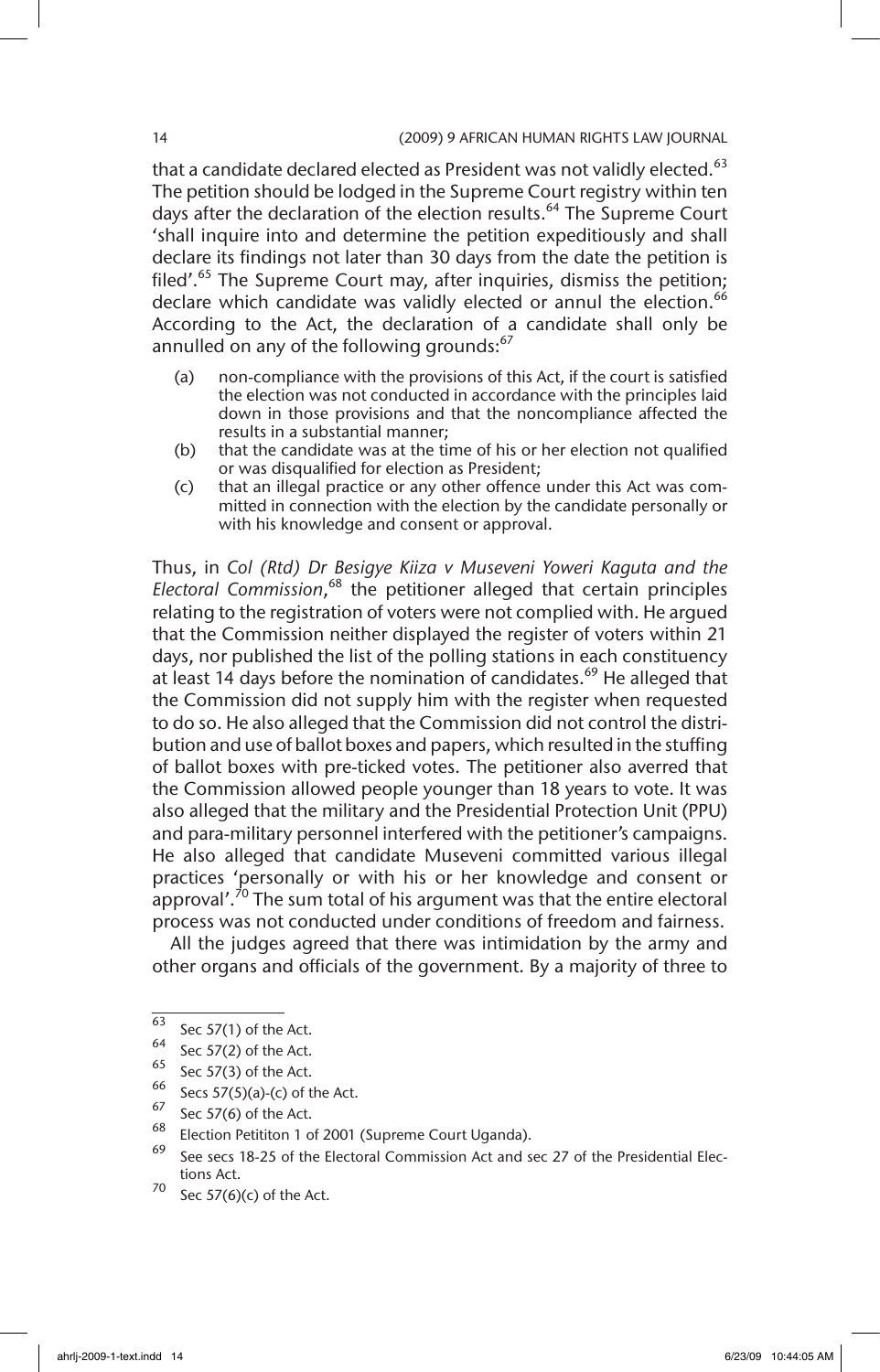two, the Court found that Museveni was liable for the illegal practices and offences committed by the army officials who were his agents. However, Odoki CJ held that there was no evidence adduced to prove that candidate Museveni knew and consented to or approved the illegal acts complained of. Mulenga JSC was also of the view that proof that an elected candidate committed an illegal practice or other practice cannot annul an election. The majority of the Court held that, although there were extensive election malpractices, they did not affect the results of the election in a substantial manner and thus the election could not be annulled. Though the petitioner lost the election petition, it revealed the gross abuse of election management in Uganda. The judges observed that the Commission abdicated its statutory responsibility of organising free and fair elections.

#### 3.3.2 The 2006 presidential election

The 2006 presidential elections were conducted under a multi-party system of governance. The main candidates were (again) the incumbent President Museveni and Kiiza Besigye. There were, however, challenges to Besigye's nomination. It was alleged that he had changed his name and used another person's names to gain entry to university, a claim that the Commission dismissed. Besigye was also detained at the time of his nomination on charges of treason and rape and the question was whether he could be nominated when there were pending charges against him. Curiously, the Attorney-General advised that Besigye should not be nominated because, although not yet proven guilty, he was not at the same level of innocence as other candidates. However, the Commission dismissed the Attorney-General's advice and nominated him. In *Asol Kabagambe and Faraj Abdullah v Electoral Commission*, 71 the petitioners contested the nomination of Besigye. The Attorney-General argued that the Commission could not nominate Besigye since he (the Attorney-General) had advised against it. However, the Constitutional Court held that, as an independent body, the Commission was not obliged to accept the advice of the Attorney-General. The Court upheld the nomination. Museveni won the election with a margin of 69% against Besigye's  $37\%$ .<sup>72</sup> Like in the 2001 presidential election, there was widespread intimidation, lack of freedom and transparency, unfairness and violence. There were other gross malpractices, such as multiple voting*.* Besigye again went to court for a review of the conduct of the presidential election.

 $\frac{71}{71}$  Constitutional Petition 1 of 2006.

It should be noted that using elections as a test, Museveni's popularity has been dwindling over the years. In 1996, he scored 75%, in 2001 he got 69% while in 2006 it was 59%. There are fears within the ruling establishment that should he stand in 2011, he may score less than 50%, inevitably leading to a re-run of the election.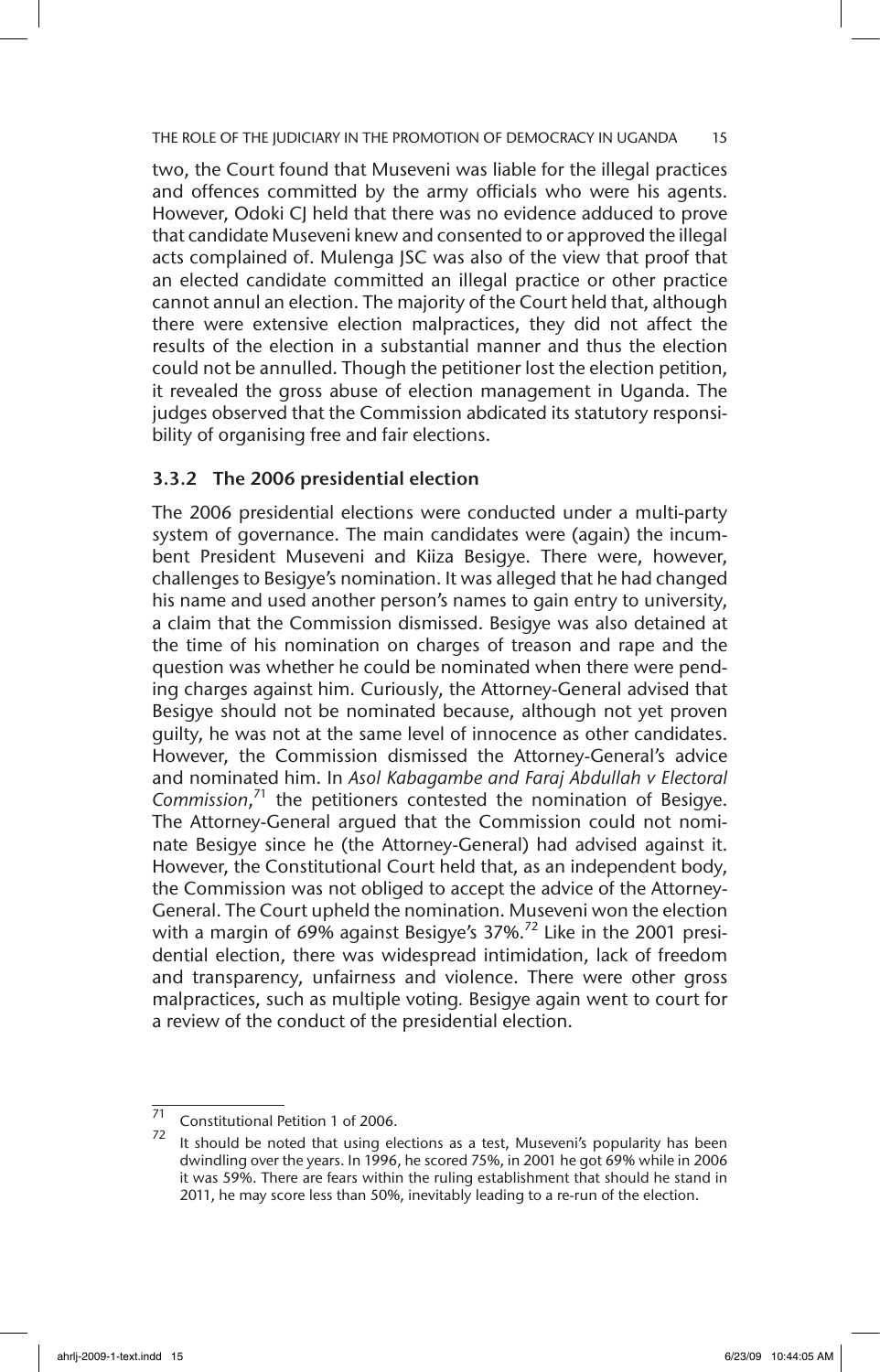#### 16 (2009) 9 AFRICAN HUMAN RIGHTS LAW JOURNAL

Thus, in *Rtd Col Kiiza Besigye v The Electoral Commission and Yoweri Kaguta Museveni,*73 he asked the Court to annul the presidential elections and order a re-run or, alternatively, order a re-count of the votes cast. The petitioner argued that the conduct of the election contravened provisions of the Constitution, the Electoral Commission Act and the Presidential Elections Act. It was argued that non-compliance with the requirements of the Presidential Elections Act affected the results in a substantial manner. It was also alleged that candidate Museveni personally committed electoral offences such as the use of abusive, malicious, mudslinging, insulting, derogatory and defamatory statements against the petitioner and linking him to terrorists. As was the case with the 2001 presidential elections, the Court unanimously found that the Commission had not complied with the relevant provisions of the Constitution and the electoral laws by deleting voters' names from the register and wrongly counting and tallying of the results. The Court was of the view that the principle of free and fair elections was compromised. However, by a majority of five to two, the Court dismissed claims of illegal practices against candidate Museveni. The Court condemned the continued involvement of the security forces in the elections where they have committed acts of intimidation and violence. In spite of these malpractices, by a majority of four to three, the Court held that it had not been proved to the satisfaction of the Court that the failure to comply with the relevant provisions and principles of the law affected the results of the presidential election in a substantial manner.

#### 3.3.3 A critique of the ruling of the Court

It should be noted that in both the 2001 and 2006 presidential petitions, the Supreme Court applied two tests to decide whether the alleged malpractices affected the results in a substantial manner. The first test, known as the qualitative test, examined the non-quantifiable malpractices. The Court found that these malpractices were massive and overwhelming. The Court did not examine whether such malpractices affected the outcome of the election in a substantial manner. The Court proceeded with the quantitative test, by looking at the quantitative aspect of the malpractices. In doing this, the Court resorted to arithmetic to obtain the difference in figures between the votes of the respondent and the petitioner. Since the difference was big, the Court decided that, even if there were to be a re-run of the elections, the petitioner would not win. In my view, the Court's reasoning was wrong. The word 'substantial' should not be restricted to arithmetic considerations. The Court should have considered both the quantitative and qualitative aspects of the election in order to arrive at a well-reasoned conclusion. The Court should have looked beyond

 $\overline{73}$  Presidential Election Petition 1/2006.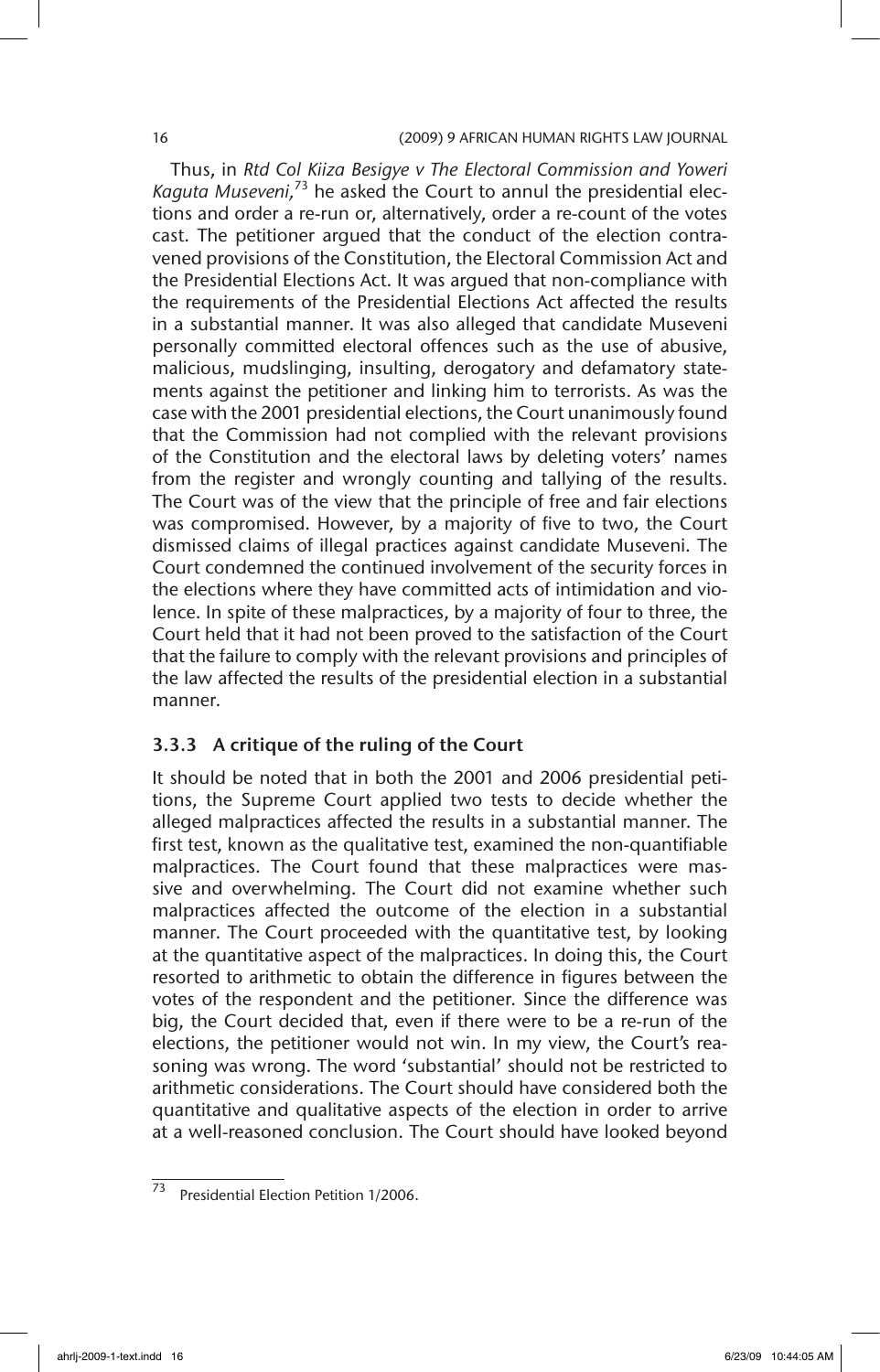mathematical differences in the votes and holistically considered all forms of malpractices. As Tumwine Mukubwa correctly observes:<sup>74</sup>

The qualitative test should be the one employed for purpose of safeguarding the purity of the electoral process. It is only this test which will ensure free and fair elections, clean up the electoral process; rid it of negative images and effects brought about by unacceptable actions by players in the electoral process whose purpose is to gain undue advantage. The judicial approval of the qualitative test will enable lawyers and the courts to crusade for electoral democracy by guaranteeing free and fair elections.

All the justices unanimously concluded that the elections were not free and fair. The judges found that the Commission did not comply with the law and there was intimidation, disfranchisement of voters and multiple voting. The Court decided that the elections were not validly conducted in all respects. It is mind-boggling how, in spite of these findings, the Court could simply hand over the elections to a loser. In my view, to prove that the results of the presidential elections were affected in a substantial manner, all that the petitioner had to show was that both the Constitution and the electoral laws had been substantially violated. The petitioner clearly proved that voters were disfranchised and that their constitutional rights were deliberately violated. The Supreme Court should have nullified the elections and ordered a re-run.

It should be noted that, by virtue of the fact that judges are human, they may fear for their lives and those of their families and thus may restrain themselves from passing decisions that may infuriate the executive which has instruments of coercion such as the army, the police and other security apparatus. For example, before the 2001 presidential elections, President Museveni had on a number of occasions warned in the media that he and other 'freedom fighters' fought the bush war (1980-1985) and would not easily hand over power to the opposition. A few weeks before the presidential election, the President is reported to have said: $75$ 

I am not ready to hand over power to people or groups of people who have no ability to run a nation … Why should I sentence Ugandans to suicide by handing over power to people we fought and defeated? It's dangerous despite the fact that the Constitution allows them to run against me … At times the Constitution may not be the best tool to direct us politically for it allows wrong and doubtful people to contest for power.

It would therefore seem that, in spite of the glaring electoral malpractices in the 2001 and 2006 presidential elections, the majority justices of the Court were reluctant to annul the elections for fear of what would happen. For example, the learned Chief Justice, Benjamin Odoki, observed that the outcome of the 2001 presidential election

<sup>74</sup> P Tumwine Mukubwa *Free and fair democratic elections* (2004).

<sup>75</sup> *The East African* 12 February 2001.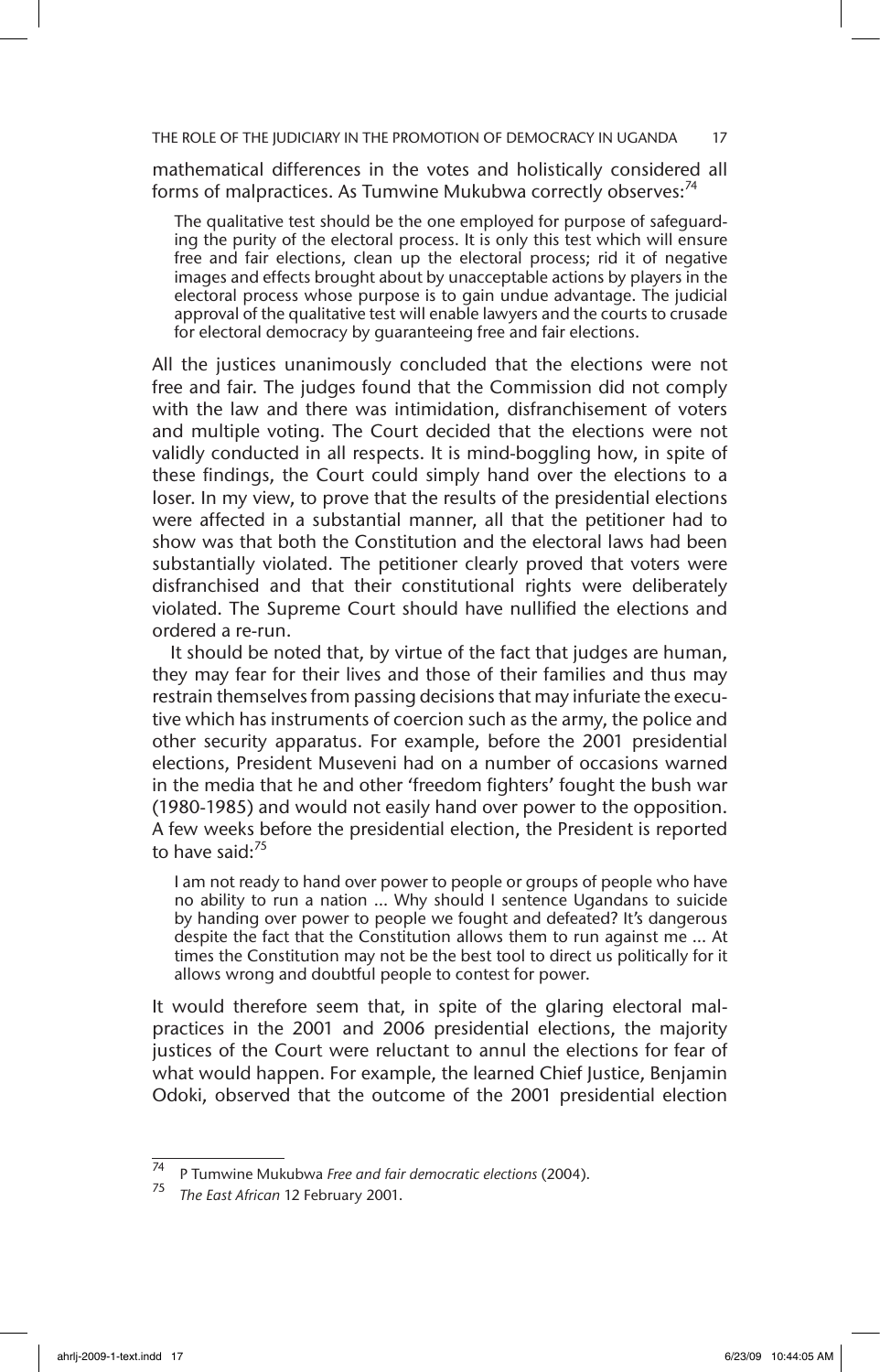petition would have far-reaching consequences on the peace, stability, unity and development of Uganda.<sup>76</sup>

### 4 Limitations on the exercise of judicial power

#### 4.1 Limitation on the power of the courts

The judiciary lacks direct power to enforce its own judgments. In accordance with the doctrine of separation of powers, the Constitution does not endow the judiciary with legislative powers. Parliament has the power to make laws 'on any matter for the peace, order, development and good governance of Uganda'.<sup>77</sup> The court may declare certain legislation or some of its provisions unconstitutional, but parliament may not repeal the Act or the invalidated provisions. For example, in *Uganda Association of Women's Lawyers and 5 Others v Attorney-General,*<sup>78</sup> the petitioners challenged the constitutionality of sections 4, 5, 21, 22 and 26 of the Divorce Act on the grounds that they promote gender discrimination. The Constitutional Court unanimously held that the sections were inconsistent with the equality and non-discrimination provisions of the Constitution and were in effect null and void. In spite of demands by civil society and legal practitioners for parliament to repeal the relevant sections, nothing has been done. However, it may be argued that, since courts in Uganda are guided by the supremacy of the Constitution, the sections are deemed to have been repealed by the Court's judgment.

The court could also be overruled through the process of constitutional amendment by the legislature, especially where the ruling party commands a majority in parliament. For example, after the Constitutional Court had nullified the Referendum and Other Provisions Act because parliament had passed it without a quorum, parliament hurriedly passed the Constitution (Amendment) Act 13 of 2000, validating the earlier nullified Act. This Act was debated, passed and assented to by the President in one day. Following the Constitutional Court judgment there was an uproar from the executive and members of parliament belonging to the NRM. President Museveni alleged that the judiciary was biased and that power belonged to the people and not the judiciary and said: $79$ 

 $\frac{76}{77}$  As above.

 $\frac{77}{78}$  Art 79 of the Constitution.

<sup>78</sup> Constitutional Petition 2 of 2002.

<sup>79</sup> 'Museveni rejects referendum ruling' *The Daily Monitor* 28 June 2004 1. The President has recently called for the auditing of judgments to ensure that they reflect the aspirations of the people. At an annual judges' conference, the President proposed that an agency should be established to audit biased judicial decisions. In my view, there is no need for a judicial audit. Auditing judgments is a deliberate attempt by the executive to usurp the powers of the judiciary and interfere with its independence. Where a litigant is dissatisfied with a judgment, he or she may appeal or seek judicial review.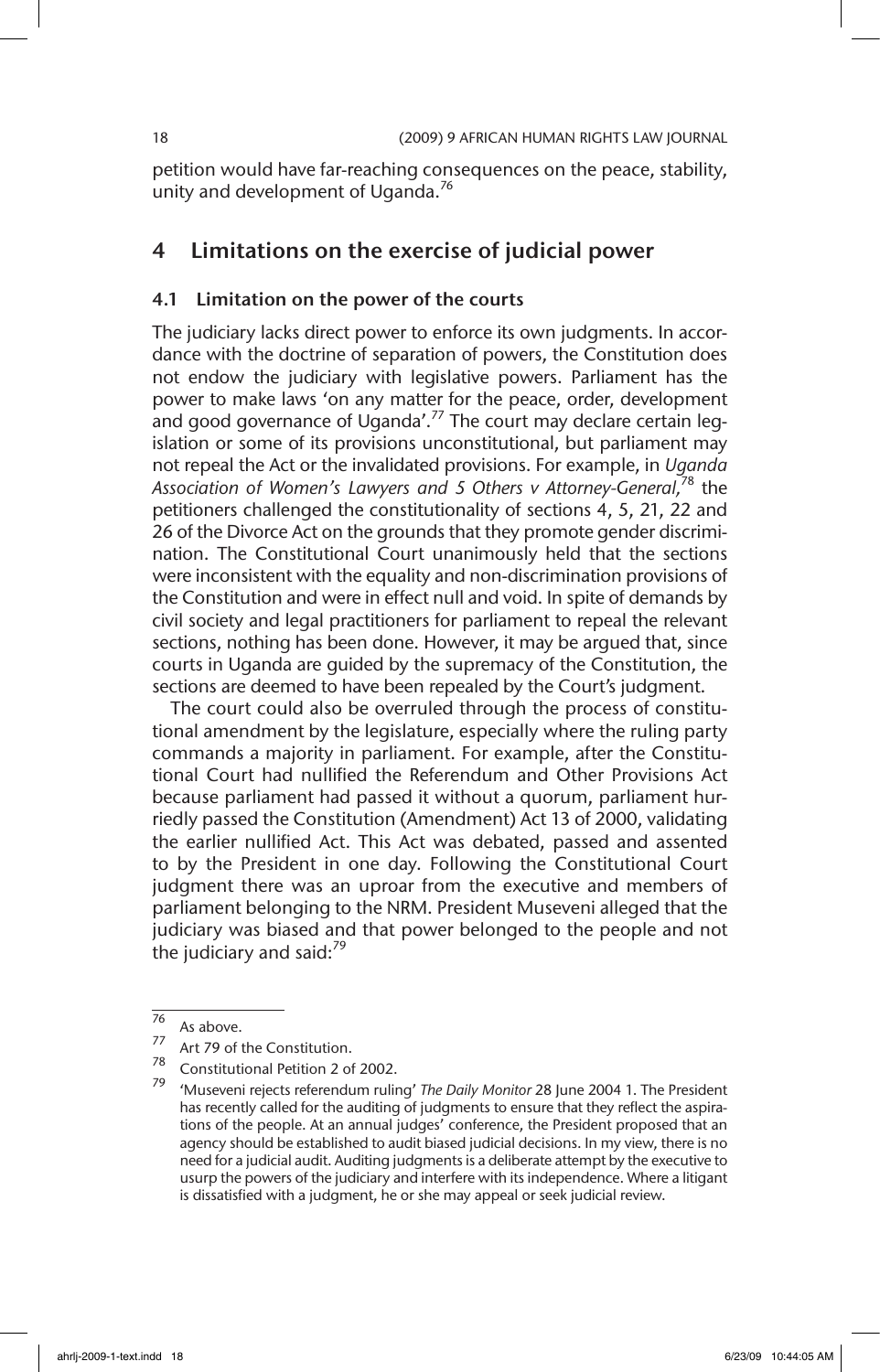We restored constitutionalism and the rule of law. That is why judges can rule like this against the government. There were times when, if a judge made such a ruling, he would not live to see tomorrow. The ruling will not work. It is simply unacceptable. Judges say article 74 [on change of political systems] is dead. The movement system is not dead. We are all here.

There were demonstrations by the ruling NRM sympathisers protesting the ruling of the Constitutional Court and some judges stayed away from their chambers for some days.<sup>80</sup> Such interference with the independence of the judiciary was really uncalled for. If the executive was not satisfied with the decision of the Constitutional Court, the proper procedure was to appeal against such decision, but not to resort to jungle justice.

#### 4.2 Restrictive legislative provisions

A petitioner challenging the results of a presidential election is required to lodge the petition within ten days after the declaration of the results.  $81$ The ten day requirement is too short, unfair and restrictively unrealistic as it limits the petitioner's capacity to gather and assemble the necessary evidence in support of his or her petition. In the 2006 presidential election petition, the justices of the Supreme Court had to accept more and additional affidavits and evidence as the hearing progressed. This was against the usual restrictive rules of civil procedure which prohibit additional evidence from being adduced after the closure of the proceedings. The Court wasted considerable time perusing some affidavits that were hurriedly but poorly drafted. The law should be amended to enlarge the time in which the petitioner can gather evidence and file the petition.

The Supreme Court must also 'determine the petition expeditiously'<sup>82</sup> and declare its finding within 30 days from the date of filing the petition. It is true that the public expects a presidential election petition to be disposed of quickly. But this should not be at the expense of a quality judgment, which will be respected by all stakeholders in the election process. In my view, the 30-day limit is too short, given that the judges have to hear the parties, study the voluminous affidavits, research and write their judgment. Perhaps that is why the judges had to reserve the

 $\overline{80}$  As above. Recently, the High Court released accused persons in a treason trial on bail. A section of the security forces called the Black Mamba (with masked faces) invaded the High Court premises in a bid to re-arrest the accused. The judicial officers, including the principal judge, were literally forced to stay in the High Court building with the accused until after the Black Mamba had left. The advocates for the accused had no alternative but to request the presiding registrar to send them back to Luzira prison for fear that they may be captured at night. Following this sad state of affairs, the entire judiciary and all advocates, for the first time in the history of the country, went on a sit-down strike for a week until the President had to issue a written apology promising that such an incident would not happen again.

<sup>81</sup> Sec 57(2) of the Presidential Elections Act.

Sec 57(3) of the Act.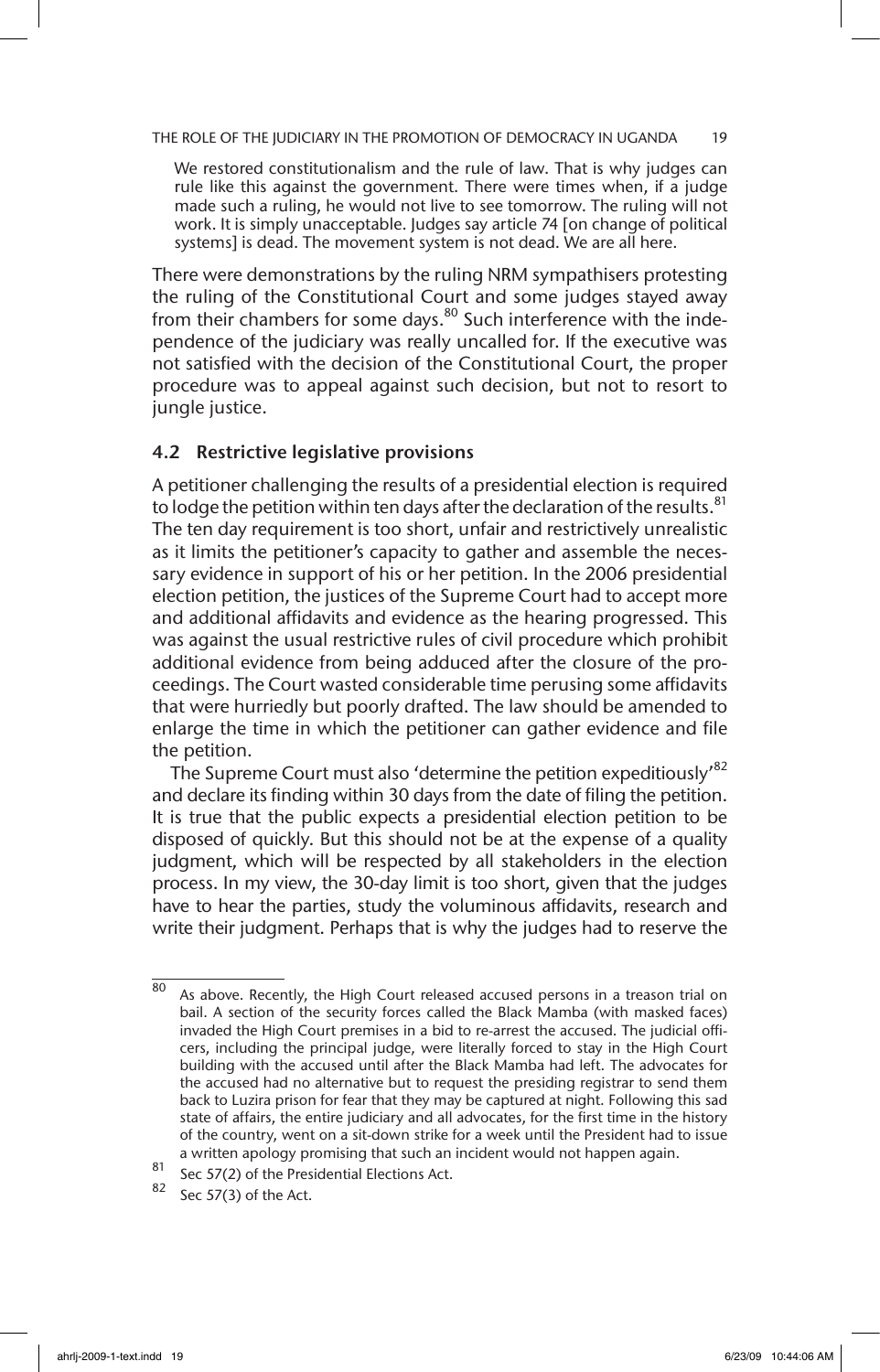reasons for the judgment to a future date, although it took almost a year to give the reasons. Judges should be left to regulate the procedure and the time in which the ruling should be delivered.

It should also be noted that the law bars the courts from convicting any person of a criminal offence when hearing an election petition. $83$ The law does not penalise a person who commits an electoral offence by way of disqualifying him or her from holding a public office for a given period. In my view, the law should be amended to permit courts to penalise those who abuse the electoral process as a deterrent to others.

#### 4.3 Low level of judicial activism

Judicial activism motivates judges to depart from strict adherence to precedent 'in favour of progressive and new social policies which are not always consistent with the restraint expected of appellate judges'.<sup>84</sup> Through judicial activism, judges creatively and purposively interpret constitutional provisions in order to enhance the promotion of democracy and human rights. Critics of judicial activism argue that the concept permits judges who are unelected to usurp the power of the elected branches of government (the legislature and executive), thereby undermining democracy and the rule of law. It is true that judges are unelected, but according to the Constitution they derive their power from the people and are certainly mandated to check the excesses of the executive and the legislature. The role of a judge as a law-maker cannot be overemphasised. Through judicial activism, judges influence the direction of the law. This occurs where the judges' interpretation goes beyond mere words and matters mentioned in the law. Judges are mandated to breathe life into the provisions of the Constitution in order to enhance the promotion of democracy and human rights. Judges must be proactive and far-sighted in their interpretations of Acts of parliament. Indeed, there are instances where the courts have creatively interpreted constitutional and other legal provisions in a bid to enhance the protection of human rights. For example, they have permitted public interest litigation contrary to the restrictive rules of procedure that require a litigant to have a personal interest in the subiect matter.<sup>85</sup> The Constitutional Court has also purposively interpreted

<sup>83</sup> See eg sec 57(7) of the Presidential Elections Act.

<sup>&</sup>lt;sup>84</sup> Nolan *et al* (n 26 above) 847.

<sup>85</sup> See eg *The Environmental Action Network (TEAN) v Attorney-General and National Environment Authority,* Misc App 39 of 2001. For a discussion of cases where the court has relaxed *locus standi* requirements in accordance with art 50(2) of the Constitution, see BK Twinomugisha 'Some reflections on judicial protection of the right to a clean and healthy environment in Uganda' (2007) 3 *Law, Environment and Development Journal* 3 http://www.lead-journal.org/content/07244.pdf (accessed 27 February 2009).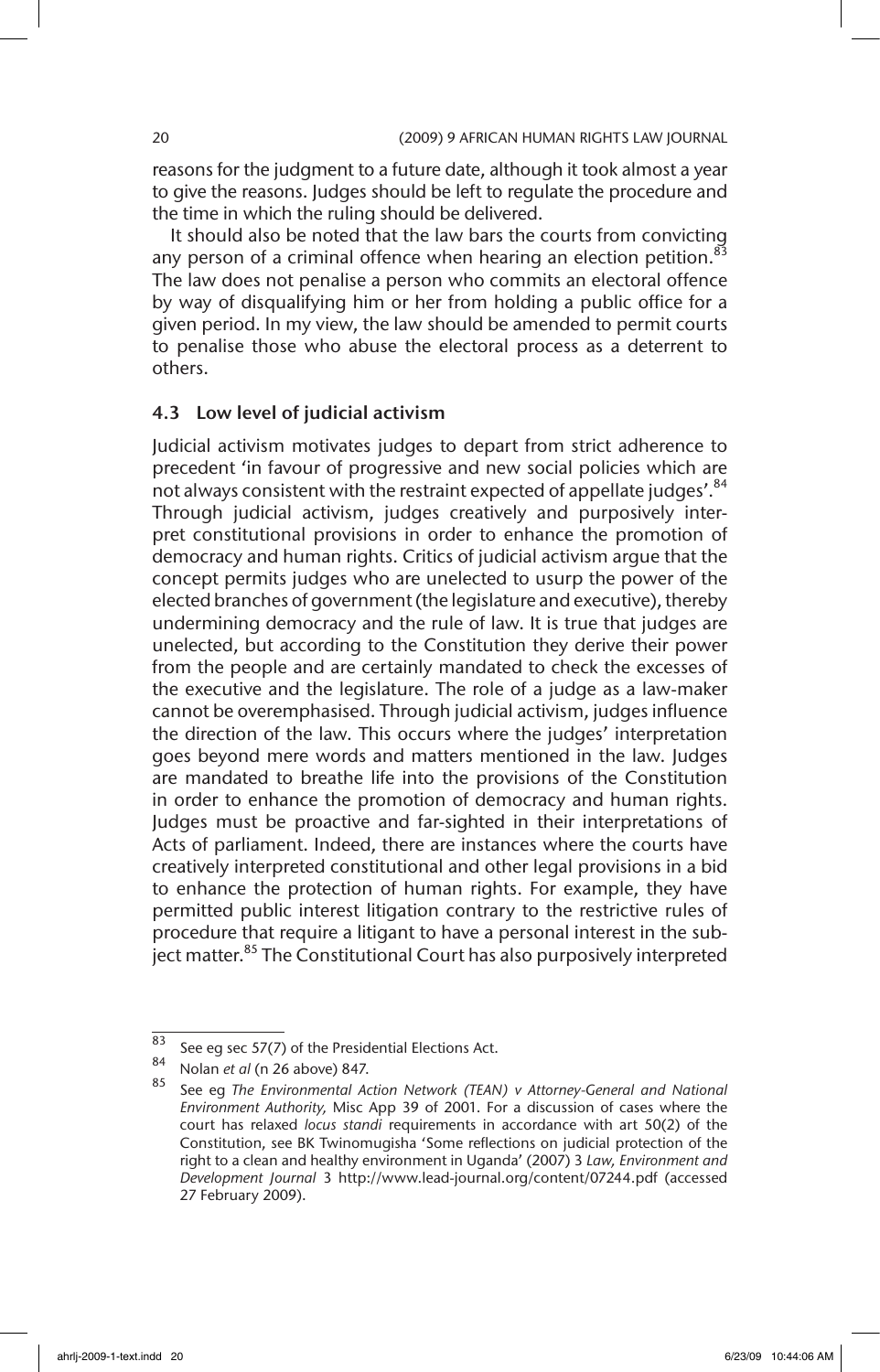the right to freedom from cruel, inhuman and degrading treatment and declared corporal punishment unconstitutional.<sup>86</sup>

However, in other instances the courts have construed constitutional provisions narrowly and restrictively. For example, in *Ssemogerere and Others v The Attorney-General,* the petitioners challenged the constitutionality of the Constitution (Amendment) Act, $^{87}$  but the Constitutional Court declared that it had no jurisdiction to interpret one provision of the Constitution against another or others on the grounds that once the correct procedure for enacting a constitutional amendment is complied with, its provisions become part and parcel of the Constitution, and the Court does not have jurisdiction to challenge such an amendment. The Constitutional Court abdicated its responsibility to promote democracy and human rights by denying itself jurisdiction. Another example is *Susan Kigula and 416 Others v Attorney-General*, 88 where the petitioners challenged the constitutionality of the death penalty on the grounds that it violated the right to life and subjected them to cruel, inhuman and degrading treatment. The Constitutional Court held that the death penalty was an exception to the right to life under the Constitution and therefore constitutional. The Supreme Court confirmed the ruling of the Constitutional Court and held that it was not the duty of the court, but parliament which passes enabling laws, to impose a method of execution other than hanging. Here the Supreme Court squandered an opportunity to creatively interpret the relevant constitutional provisions and declare the death penalty unconstitutional.<sup>89</sup>

# 5 Conclusion

This paper had one major objective: to examine the role of the judiciary, especially the Constitutional Court and the Supreme Court, in the promotion of democracy in Uganda. The paper started on the premise that the judiciary has a strong constitutional responsibility to secure the integrity of democracy, especially through the protection of fundamental human rights and freedoms and the resolution of disputes over electoral rules and ensuring that the parties abide by the rules. Judicial review acts as a possible deterrent to the abuse of democratic rights and freedoms. The judiciary can and should play a fundamental role in the promotion of democracy. Democracy and human rights are interdependent and are mutually reinforcing. In protecting fundamental human rights and freedoms, the judiciary enhances democratisation in the country. The Constitution has entrusted to the judiciary the task

<sup>86</sup> *Simon Kyamanywa v Uganda,* Constitutional Reference 10 of 2000.

 $\frac{87}{88}$  Act 13 of 2000.

Constitutional Petition 6/2003 (CC).

For an elaborate discussion of how the death penalty conflicts with human rights in Africa, see L Chenwi *Towards the abolition of the death penalty in Africa* (2007).